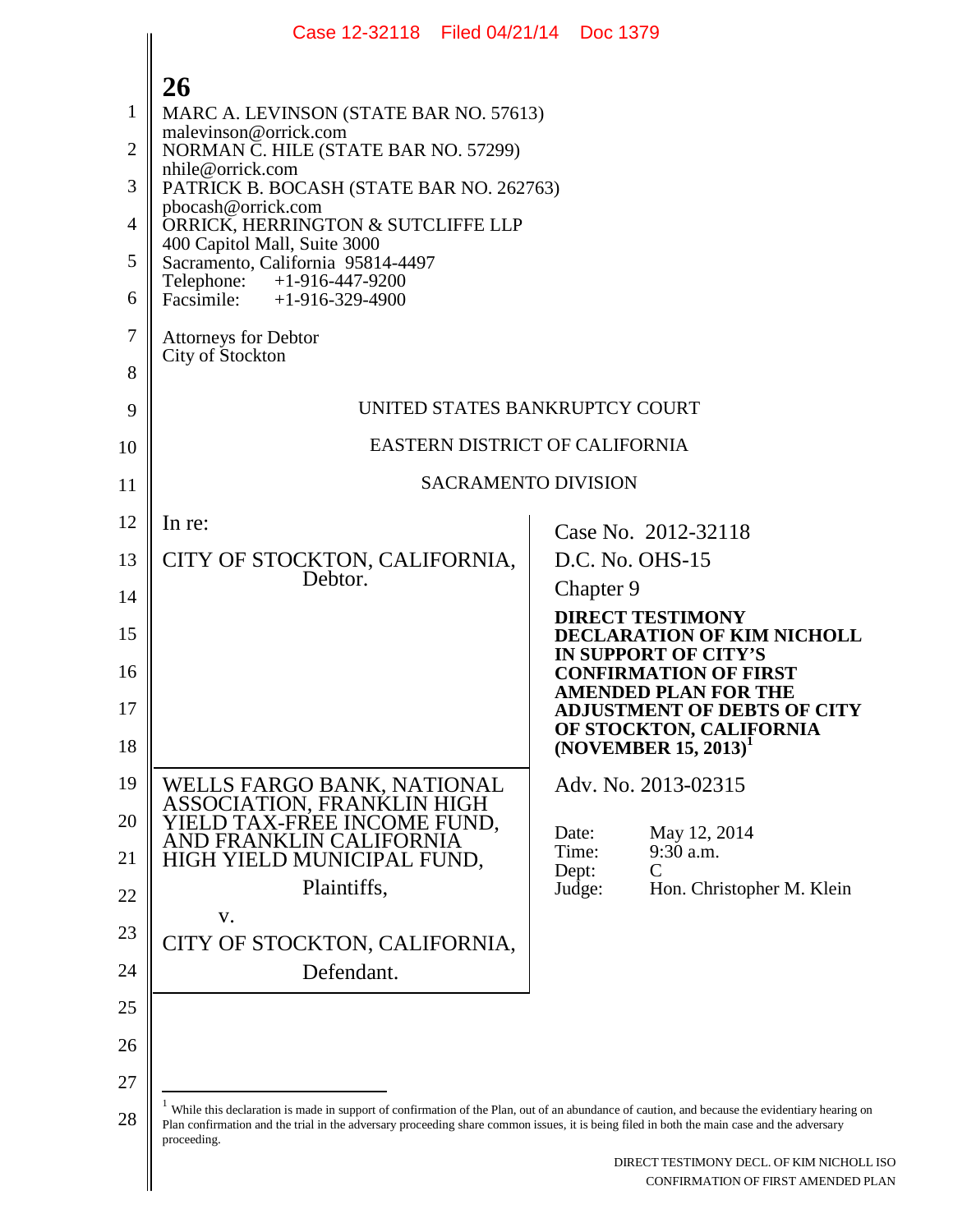I, Kim Nicholl, hereby declare:

1

2 3 4 5 6 7 1. I am a Senior Vice President and National Public Sector Retirement Practice Leader for Segal Consulting. I have performed actuarial work for over 30 years and have worked as a consultant for numerous public sector clients. I am a Fellow of the Society of Actuaries, an Enrolled Actuary under ERISA, and a Member of the American Academy of Actuaries. I make this declaration in support of confirmation of the City's First Amended Plan For The Adjustment Of Debts Of City Of Stockton, California (November 15, 2013).

- 8 9 10 11 12 13 2. I have been engaged by the City of Stockton's counsel, Orrick, Herrington & Sutcliffe LLP, to assess the opinions, conclusions, and analysis set forth in the Expert Report of Charles M. Moore (the "Moore Report") submitted by Franklin High Yield Tax-Free Income Fund and Franklin California High Yield Municipal Fund (together, "Franklin"), and to provide my opinions regarding the Moore Report, as well as any declarations or testimony offered by Mr. Moore.
- 14 15 16 17 18 19 20 21 22 23 24 25 3. I have reviewed the Moore Report and its accompanying exhibits. I also attended Mr. Moore's deposition on April 16, 2014. I believe that the opinions, analysis, and conclusions in the Moore Report contain serious flaws. First, the Moore Report contains multiple errors and assumptions that suggest a lack of familiarity with how pension plan contributions are calculated. Second, the Moore Report's comparison of Segal's projections with those of the California Public Employees' Retirement System ("CalPERS") fails to disclose or account for the reasoned differences in assumptions between the two sets of projections, which readily explain the differences in final projections. Finally, while the Moore Report concludes that Stockton's pension contributions are unsustainably high, it fails to offer any workable and less costly alternative to CalPERS that would allow Stockton to provide pension benefits to its current employees. These errors and omissions render the analyses and conclusions contained in the Moore Report suspect.

26 27 4. My analysis and conclusions as to the Moore Report are more fully explained in my report ("Report"), a true and correct copy of which is attached hereto as **Exhibit A**.

28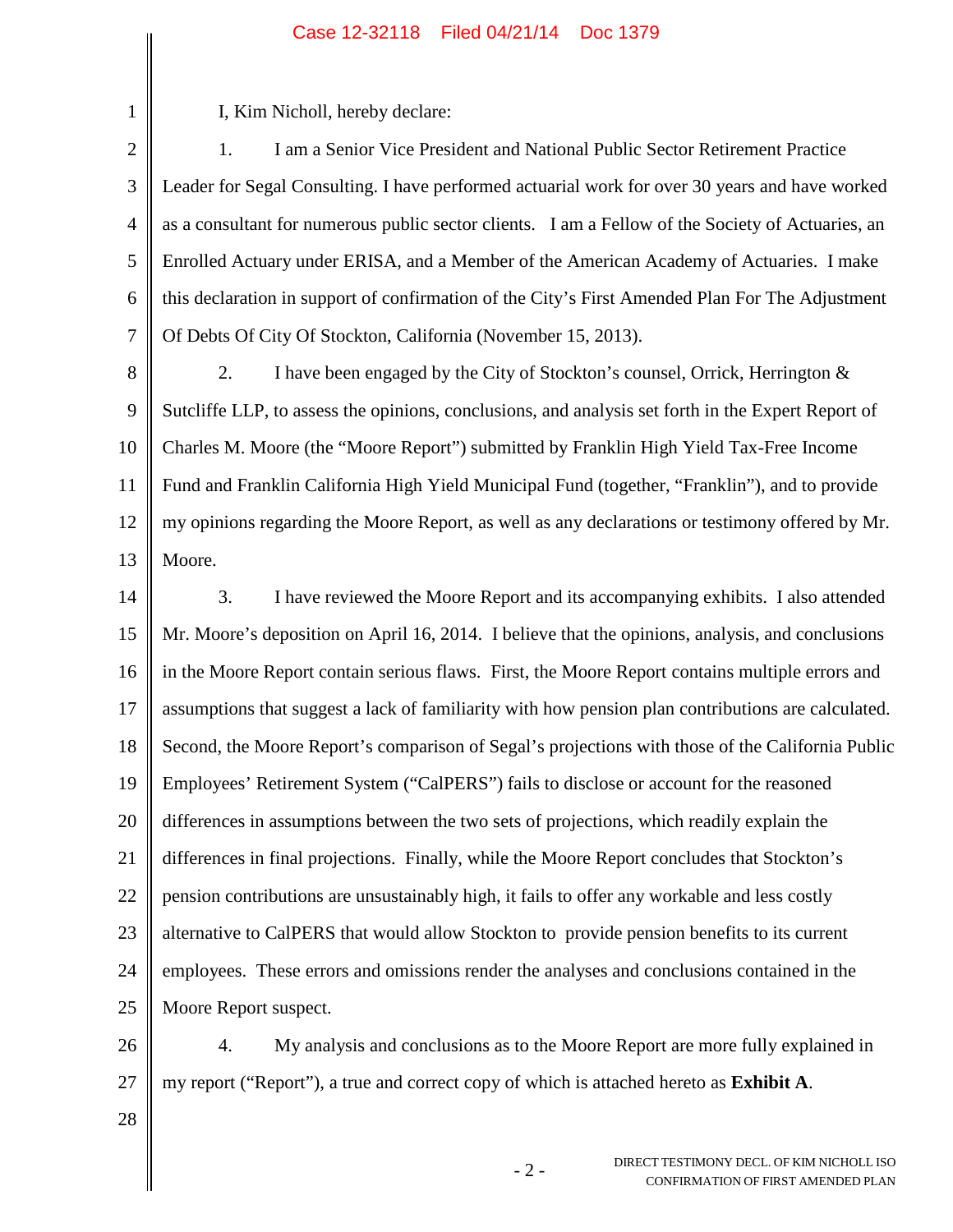| $\mathbf{1}$   | My Rebuttal Report submitted on April 4, 2014, included incorrect pages within<br>5.                            |
|----------------|-----------------------------------------------------------------------------------------------------------------|
| $\overline{2}$ | Exhibit 3. Instead of contribution projections for the Safety Plan and Miscellaneous Plan, two                  |
| 3              | Safety Plan projections were inadvertently included – one where the investment return                           |
| 4              | assumption was 7.25% and another where the investment return assumption was 7.5%. A revised                     |
| 5              | and correct Exhibit 3 that includes the correct contribution projections for both plans is attached             |
| 6              | to the version of my Report attached as Exhibit A.                                                              |
| $\overline{7}$ |                                                                                                                 |
| 8              | Executed this 21st day of April 2014, at Chi Cayo , Illinois. I declare under                                   |
| 9              | penalty of perjury under the laws of the State of California and the United States of America that              |
| 10             | the foregoing is true and correct.                                                                              |
| 11             |                                                                                                                 |
| 12             |                                                                                                                 |
| 13             | Kim Nicholl                                                                                                     |
| 14             |                                                                                                                 |
| 15             |                                                                                                                 |
| 16             |                                                                                                                 |
| 17             |                                                                                                                 |
| 18             |                                                                                                                 |
| 19             |                                                                                                                 |
| 20             |                                                                                                                 |
| 21             |                                                                                                                 |
| 22             |                                                                                                                 |
| 23             |                                                                                                                 |
| 24             |                                                                                                                 |
| 25             |                                                                                                                 |
| 26             |                                                                                                                 |
| 27             |                                                                                                                 |
| 28             |                                                                                                                 |
|                | DIRECT TESTIMONY DECL. OF KIM NICHOLL ISO<br>OHSUSA: 757661241.2<br>$-3-$<br>CONFIRMATION OF FIRST AMENDED PLAN |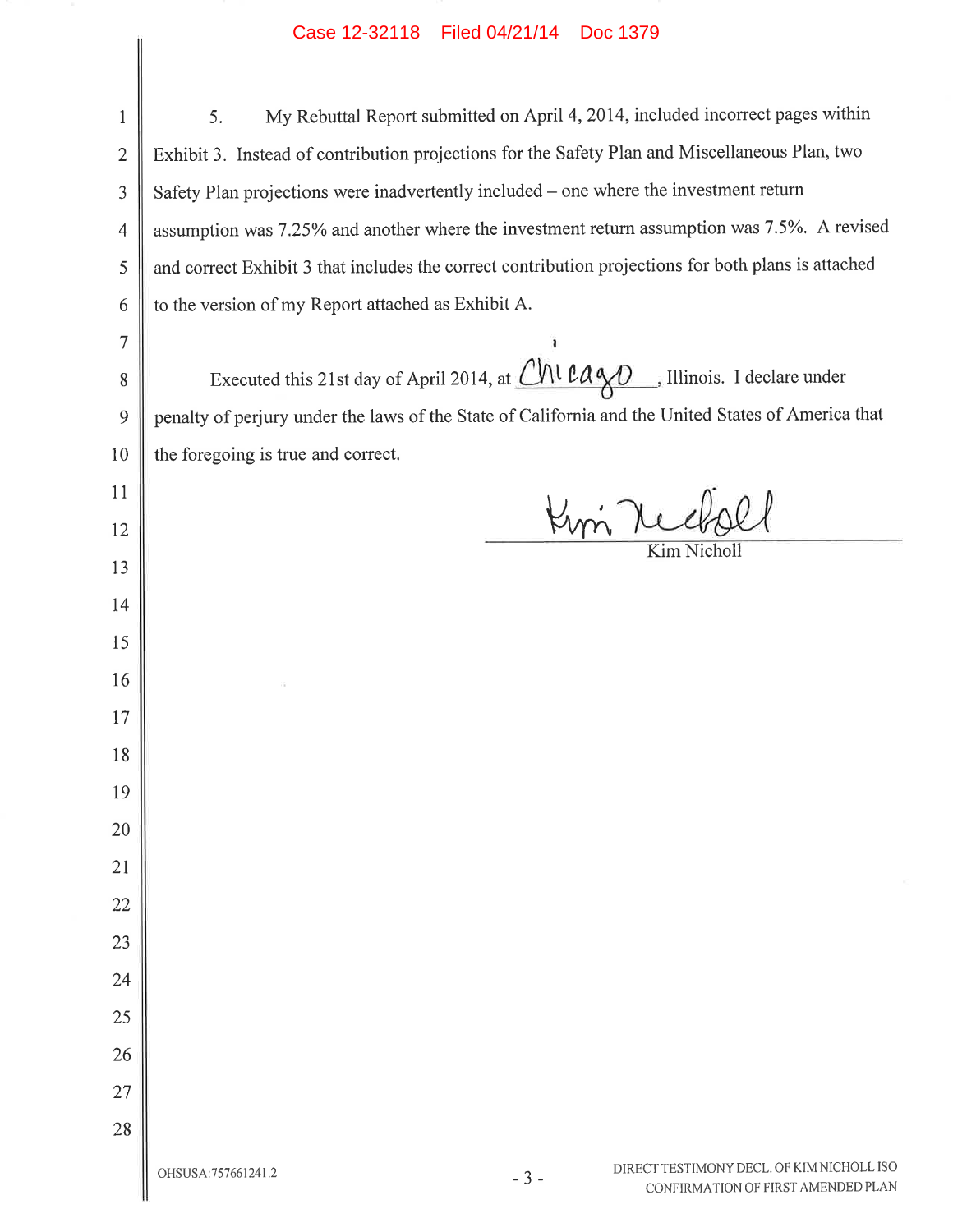### Exhibit A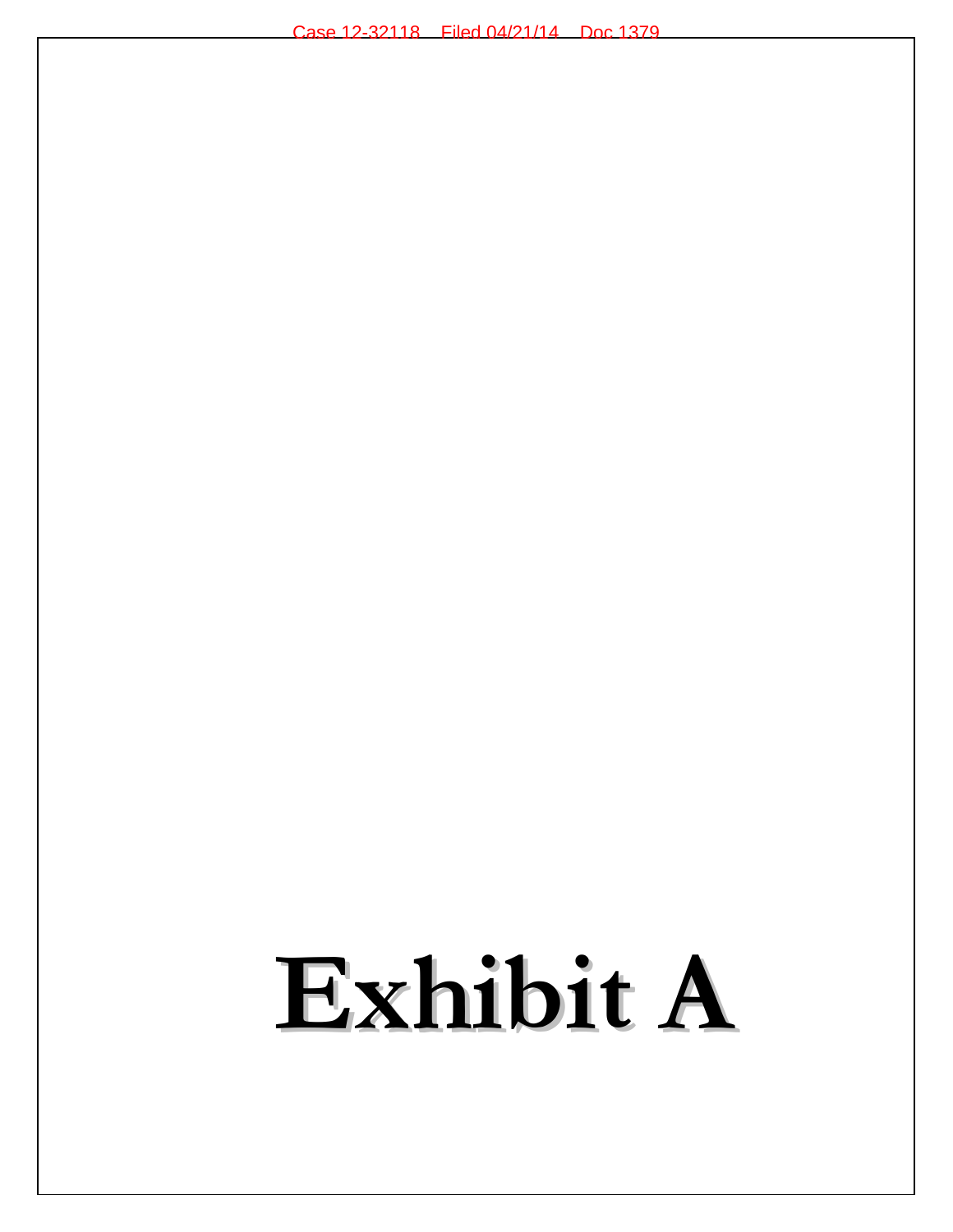### **Rebuttal Report of Kim Nicholl, FSA, MAAA, EA April 4, 2014**

### **1. Introduction**

I have been retained by Orrick, Herrington & Sutcliffe LLP as an expert in pension plan financing in connection with the plan of adjustment filed in the City of Stockton's chapter 9 case. This Rebuttal Report is submitted in response to the March 26, 2014 Expert Report of Charles M. Moore (the "Report" prepared by "Moore").

I am a Senior Vice President and Public Sector Retirement Practice Leader for Segal Consulting. I have performed actuarial work for over 30 years and have consulted to numerous public sector clients. My expertise is in public sector retirement plan financing.

Attached collectively as Exhibit 1 are my Curriculum Vitae, statement of compensation, listing of other cases in which I have testified as an expert or fact witness at trial or by deposition during the past four years, and a listing of publications I have authored in the previous 10 years. The analysis performed in connection with this engagement has been performed by me or under my supervision by employees of Segal Consulting. Attached as Exhibit 2 are the documents I reviewed to prepare this Rebuttal Report.

### **2. Qualifications and Professional Experience**

I have extensive training in actuarial science and in providing actuarial consulting services for large governmental retirement systems. I am a Fellow of the Society of Actuaries, an Enrolled Actuary under ERISA, and a Member of the American Academy of Actuaries. I have been employed by Segal Consulting since May 2010. Prior to joining Segal Consulting in 2010, I was employed by PricewaterhouseCoopers for three years as leader of its Public Sector Retirement Consulting practice. Prior to joining PricewaterhouseCoopers, I was the Public Sector Retirement Practice Leader at Buck Consultants, where I worked from 1993 to 2007. I began my career at the Wyatt Company (now known as Towers Watson), where I was a Consulting Actuary.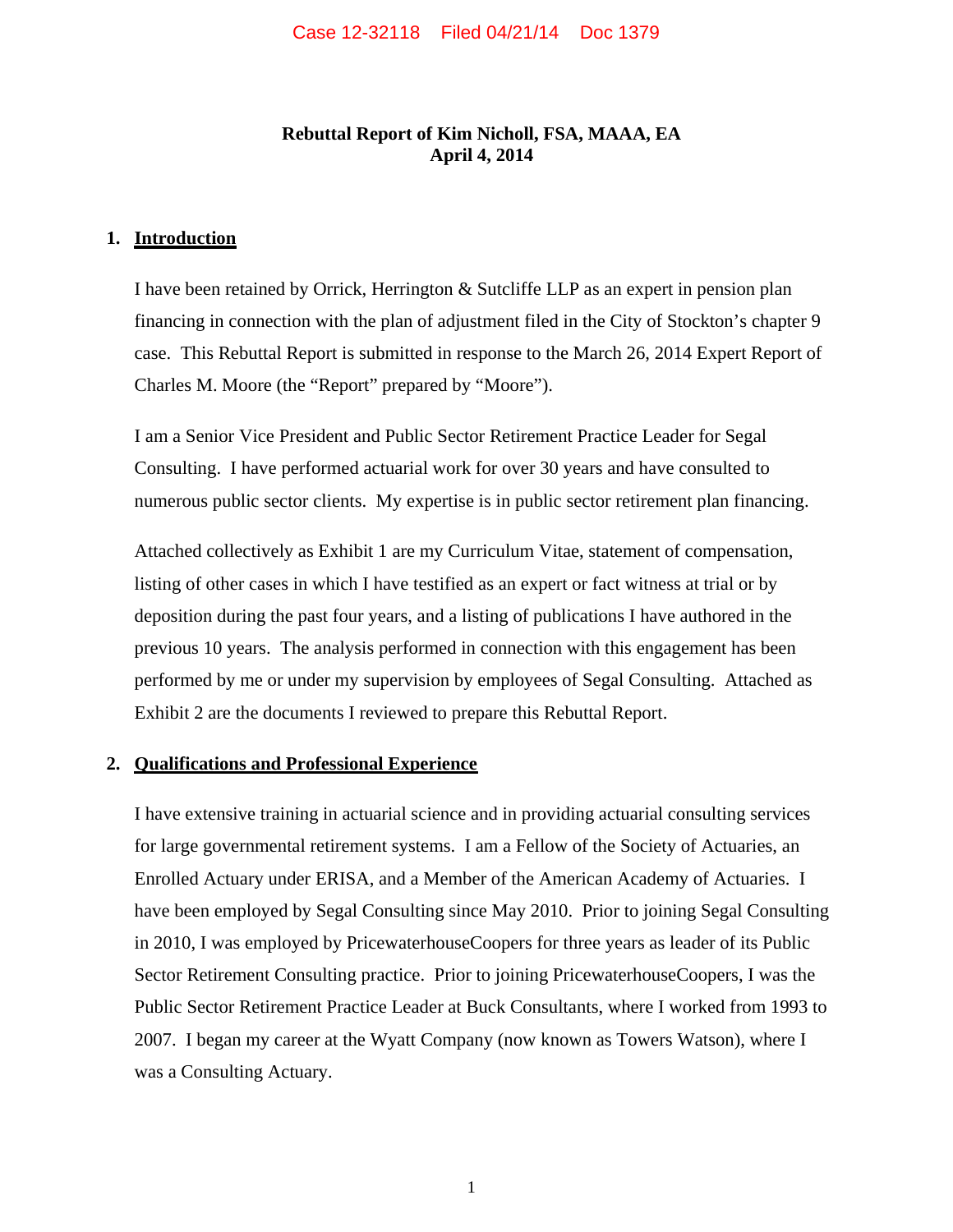I have served as lead actuary and as consultant to municipal and state public pension systems throughout the country, including local governments that participate in large public pension systems. In the course of such engagements, I have performed actuarial valuations, actuarial audits, cost analyses and projections for a number of public agencies and pension systems including:

- Alaska Retirement Management Board
- Arizona State Universities
- Employees' Retirement System of Baltimore County
- California State Teachers' Retirement System (CalSTRS)
- Chicago Housing Authority Pension Fund
- Chicago Teachers' Pension Fund
- Teachers Retirement System of the State of Illinois
- Illinois Municipal Retirement Fund
- $\bullet$  Illinois State Universities Retirement Systems
- Indiana Public Employees' Retirement Fund
- City of Kansas City, Missouri
- $\bullet$  Michigan Public School Employees' Retirement System
- City of Milwaukee Employees' Retirement System
- Milwaukee County
- $\bullet$  Milwaukee County Employees' Retirement System
- $\bullet$  Missouri Public School and Education Employee Retirement Systems
- Public Employees' Retirement System of Nevada
- New Jersey Education Association
- North Dakota Teachers' Fund for Retirement
- Ohio Police & Fire Pension Fund
- The State Teachers Retirement System of Ohio
- " Pennsylvania Public School Employees' Retirement System
- $\bullet$  City of Phoenix
- Regional Transportation Authority of Chicago
- City of St. Louis
- City of St. Louis Firefighters' Retirement Plan
- City of Stockton
- City of Scottsdale
- City of Tempe
- Tennessee Consolidated Retirement System
- Texas Employees Retirement System
- Texas County & District Retirement System
- Wisconsin Retirement System

I am currently an actuary to the Retiree Committee in the City of Detroit's chapter 9 case.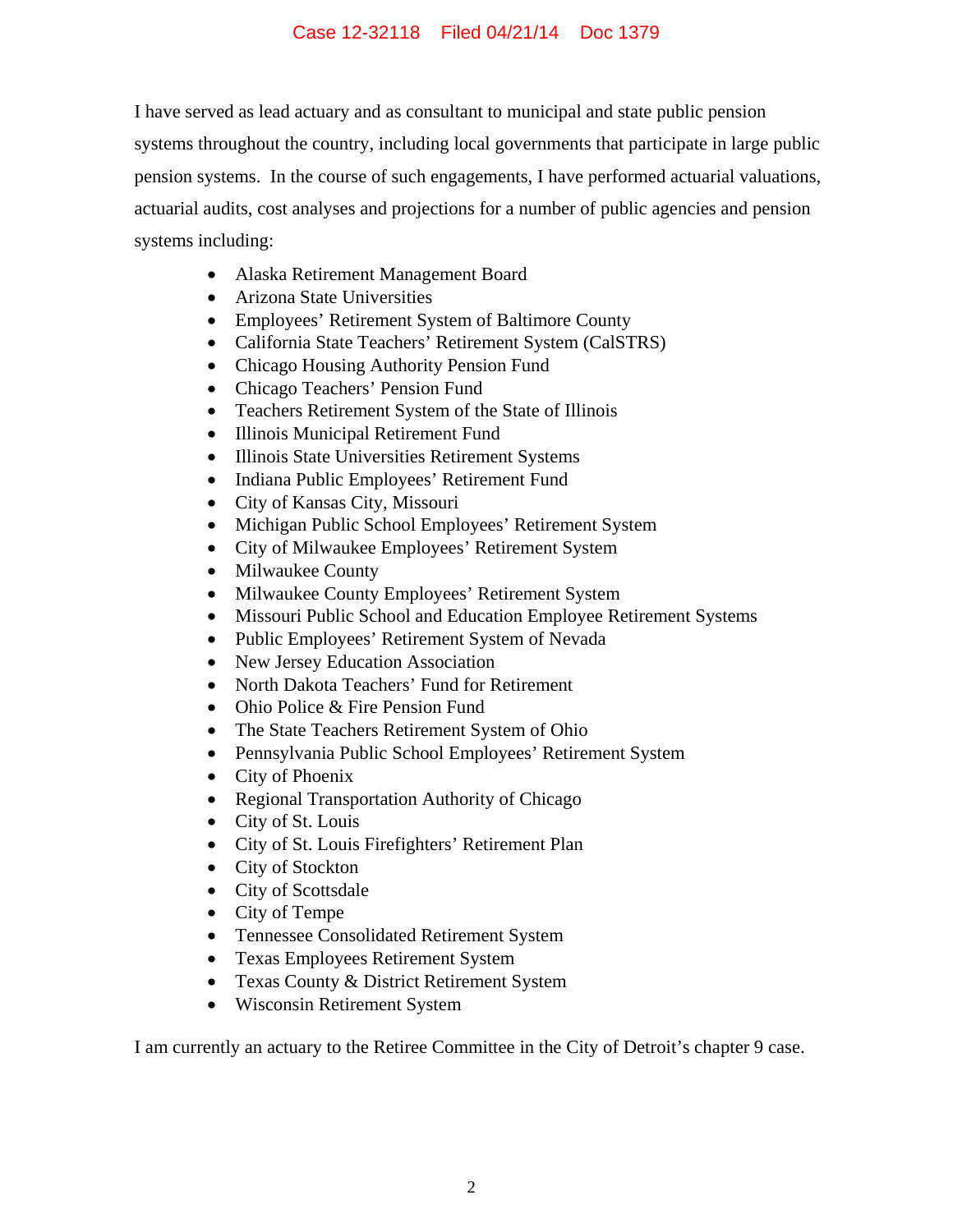### **3. Conclusion**

This Rebuttal Report addresses several issues in the Report. My analysis focuses on three main points:

- Based on his analysis, Moore does not appear to understand how contributions to pension plans are determined. This makes all his analysis and conclusions suspect.
- " Moore's comparison of the Segal projections of contributions to the California Public Employees' Retirement System ("CalPERS") projections of contributions does not disclose or discuss the difference in assumptions between the two sets of projections. When those differences are recognized, Segal's projections are validated.
- While Moore opines that Stockton's pension contributions are unsustainably high, the Report does not discuss the ramifications of Stockton defaulting on its CalPERS contract and offers no suggestions of how to enable Stockton to provide pension benefits to current employees other than through CalPERS.

### **4. Principles Involved for Financing Public Sector Pension Systems**

The City of Stockton participates in CalPERS. CalPERS actuaries annually determine the contributions that the City is required to pay to the Miscellaneous Plan and the Safety Plan. These contributions are based upon actuarial valuations, using actuarial assumptions and funding methods. A key objective for funding state wide employee pension systems like CalPERS is to strive for pre-funded benefits. This means that the contributions are made during the working career of the employee with the objective that at the time the employee retires, those contributions, and the investment returns on them, are sufficient to provide the employee's pension benefit.

The City's contributions vary from year to year depending on the investment returns and actuarial calculations that determine the amount of assets necessary to pay current and future benefits. Employer contributions each year are an estimate of the amount needed based upon the estimated liabilities and assets as of the valuation date. The employer contributions are determined on an annual basis through the actuarial valuation.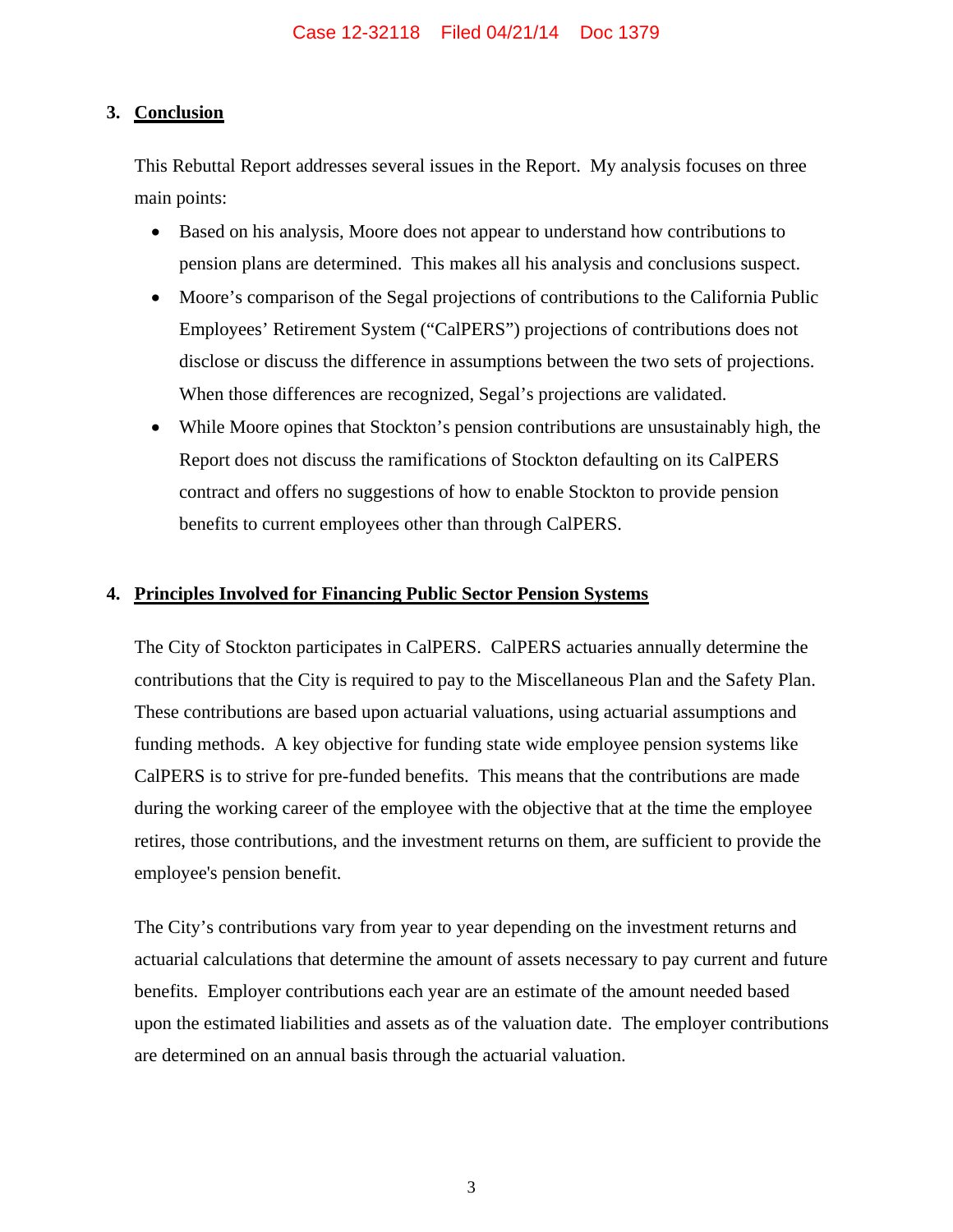### Purpose of an Actuarial Valuation in Setting Employer Contributions

An actuarial valuation measures plan assets and liabilities to determine the funding progress, and to determine the employer contribution needed to meet the funding progress goal. The valuation determines the annual amount of employer contributions that will be necessary to pay for the costs of current benefits (normal cost) as well as the amount that will be contributed to amortize the unfunded actuarial accrued liability. The unfunded actuarial accrued liability is the excess of the present value of benefits attributable to past service (the actuarial accrued liability) over the value of assets.

### Actuarial Methods and Funding Policies

Over time, contributions plus investment earnings must equal benefits plus expenses. Employer and employee contributions flow into a trust fund whose purpose is the payment of benefits. These contributions earn investment returns while benefits and expenses are paid out of the fund.

The actuarial assumptions and funding policies adopted by the pension plan determine how and when contributions will be paid. Changes in those assumptions or policies can increase or decrease the contribution requirements. It is important to note that the ultimate cost of the pension plan will depend solely on its actual experience, regardless of what is assumed to happen.

The actuarial funding method is a technique that allocates the cost of funding the total present value of the members' future benefits into the past, the current year, and future years. The present value of future benefits (PVB) is the total cost of benefits accrued throughout an employee's career as of the valuation date. The PVB is divided into two parts: costs that are allocated to past years and the present value of costs of benefits allocated to future years.

If the system has assets equal to the PVB, and all assumptions come true, then no future contributions would be needed to provide future benefits for current active and retired members - even including future service and salary increases for active members. The actuarial methods and funding policies determine how much of the PVB should be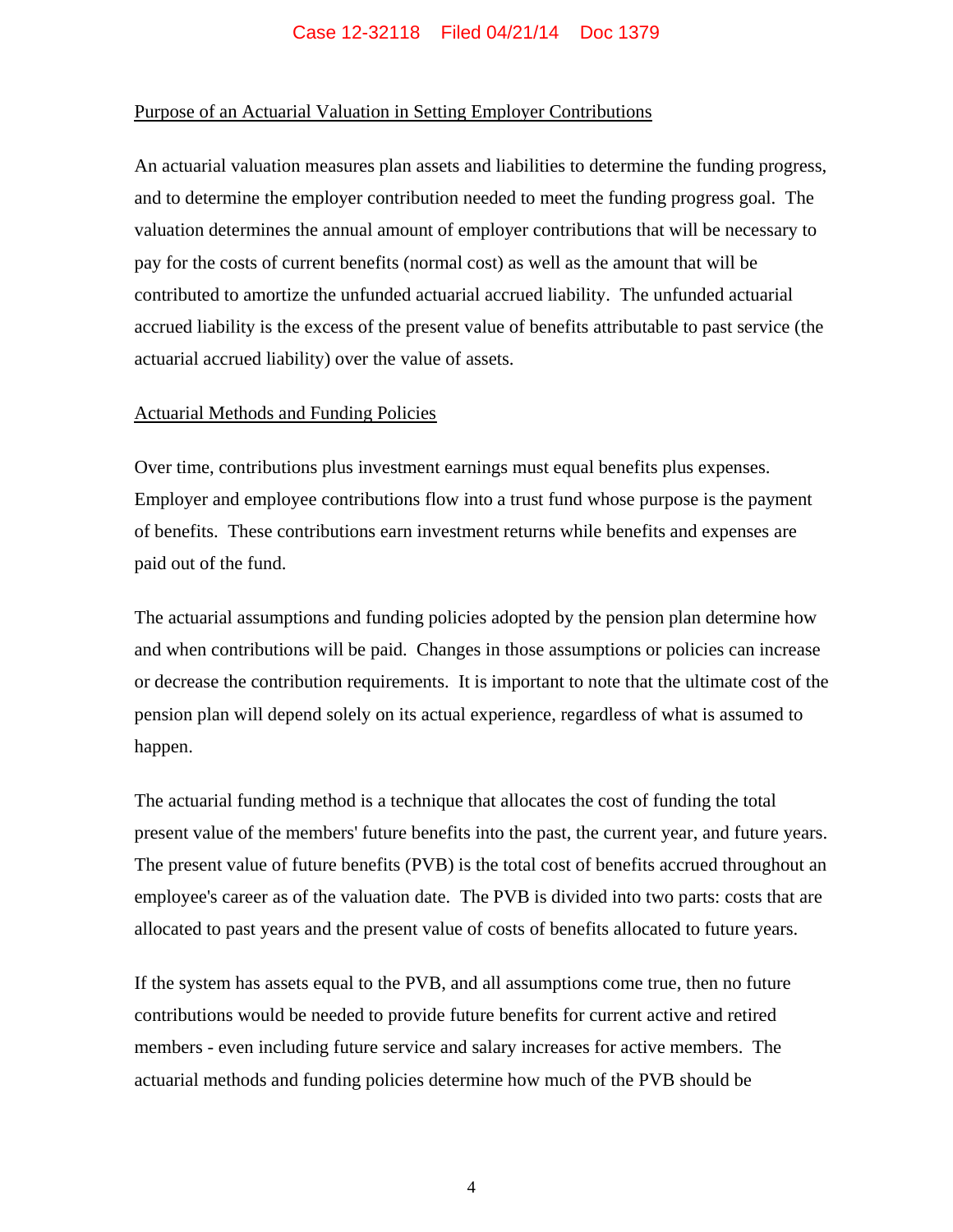contributed to the current year and future years so that, together with the assets, the entire PVB will be funded.

The normal cost is the portion of the active members' PVB that is allocated to each year of service, both past and future. If the normal cost is paid for each year of service, all actuarial assumptions are met, and there are no benefit changes, the employees' pension benefit will be fully funded at the time of retirement.

The actuarial cost method used by CalPERS is the "entry age normal" cost method, which spreads the normal cost evenly across the employees' working years. Under this method, the normal cost is determined for each employee by assigning an equal portion of the PVB during each year of service, so that the normal cost is a level dollar amount or a level percentage of the employee's salary from year to year.

The accrued liability is the value today of all past normal costs. Retired employees are no longer accruing additional service, so their accrued liability is the entire value of the benefit.

Actuaries usually determine a market-related or actuarial value of assets in order to determine the contribution requirements. The actuarial value of assets is a smoothed value, which spreads investment gains or losses over a period of time. The objective of using an actuarial value of assets is to produce a less volatile pattern of contributions than would result from using the market value. In connection with an overall change to the CalPERS contribution calculation approach, beginning with the June 30, 2013, valuations that set the 2015-16 contribution rates, CalPERS will no longer use an actuarial value of assets. Instead, the market value of assets will be used to determine the unfunded actuarial accrued liability and resulting contribution rates. Prior to this change, the actuarial asset valuation method spread investment returns over a 15-year period.

The difference between the accrued liability and the actuarial value of assets is called the unfunded actuarial accrued liability. If the actuarial accrued liability is greater than the assets, then the employer contribution is equal to the normal cost plus a charge to fund, or amortize, the shortfall. When a pension plan has a surplus, the employer contribution is equal to the normal cost minus a credit to amortize the excess.

5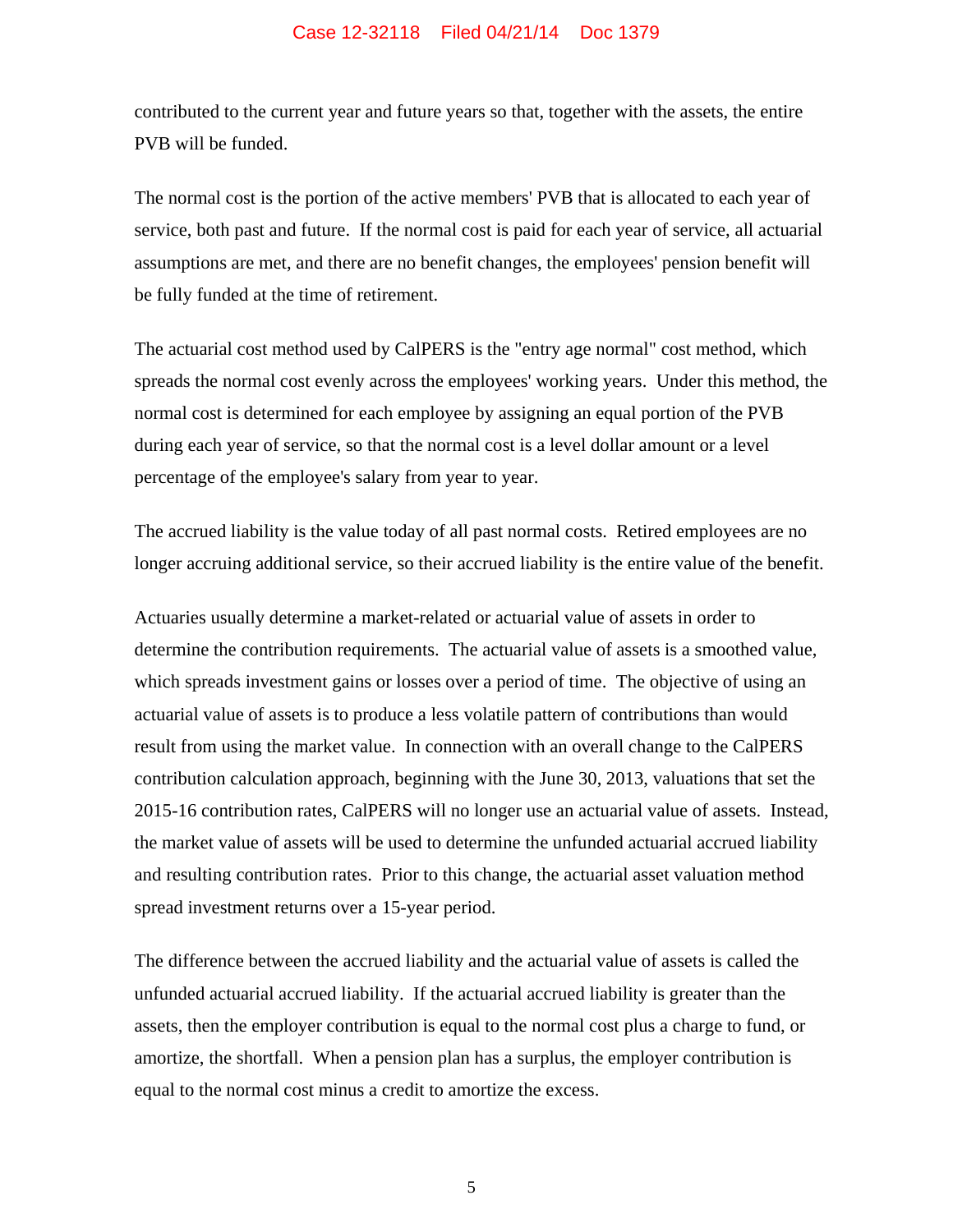A pension plan's amortization policy determines how to either fund the unfunded accrued liability or take credit of a surplus if one exists. Amortization policies vary in terms of length and in terms of whether there is one amortization period for the entire unfunded accrued liability, or separate amortization periods for different parts of the unfunded accrued liability. CalPERS is modifying its amortization policy effective with the June 30, 2013, actuarial valuations that set the 2015-16 contribution rates. CalPERS will employ an amortization and smoothing policy that will pay for all gains and losses over a fixed 30-year period with the increases or decreases in the rate spread directly over a five-year period. Prior to this change, CalPERS amortized experience gains and losses over a rolling 30-year period.

The changes that CalPERS is making to its actuarial value of assets method and amortization policy accelerate the contributions that the City will make to CalPERS. Changing from a rolling 30-year amortization policy to a fixed 30-year amortization policy means that, if actual experience is as expected, the unfunded actuarial accrued liability will be fully amortized in 30 years. This means that the contributions will be equal to the normal cost rate, which Segal has projected to be 7.07% for the Safety Plan and 7.06% for the Miscellaneous Plan (Exhibit 3). Moore fails to acknowledge how Segal has properly projected the City's contributions to CalPERS given these changes.

### Actuarial Assumptions

Demographic assumptions determine when and for how long members are expected to receive various types of benefits. Demographic assumptions are primarily rates or probabilities of decrement — what percentage of members at each age will die, retire, become disabled, or withdraw/terminate.

Economic assumptions predict how the assets and benefits will grow over time. The key economic assumptions are investment return, salary increases, and inflation. Because the three are related – inflation affects both the investment return and salary increases – the assumptions should be consistent. The investment return assumption is composed of inflation, the real rate of return, and expenses. If the investment return assumption is lowered, contributions will increase.

6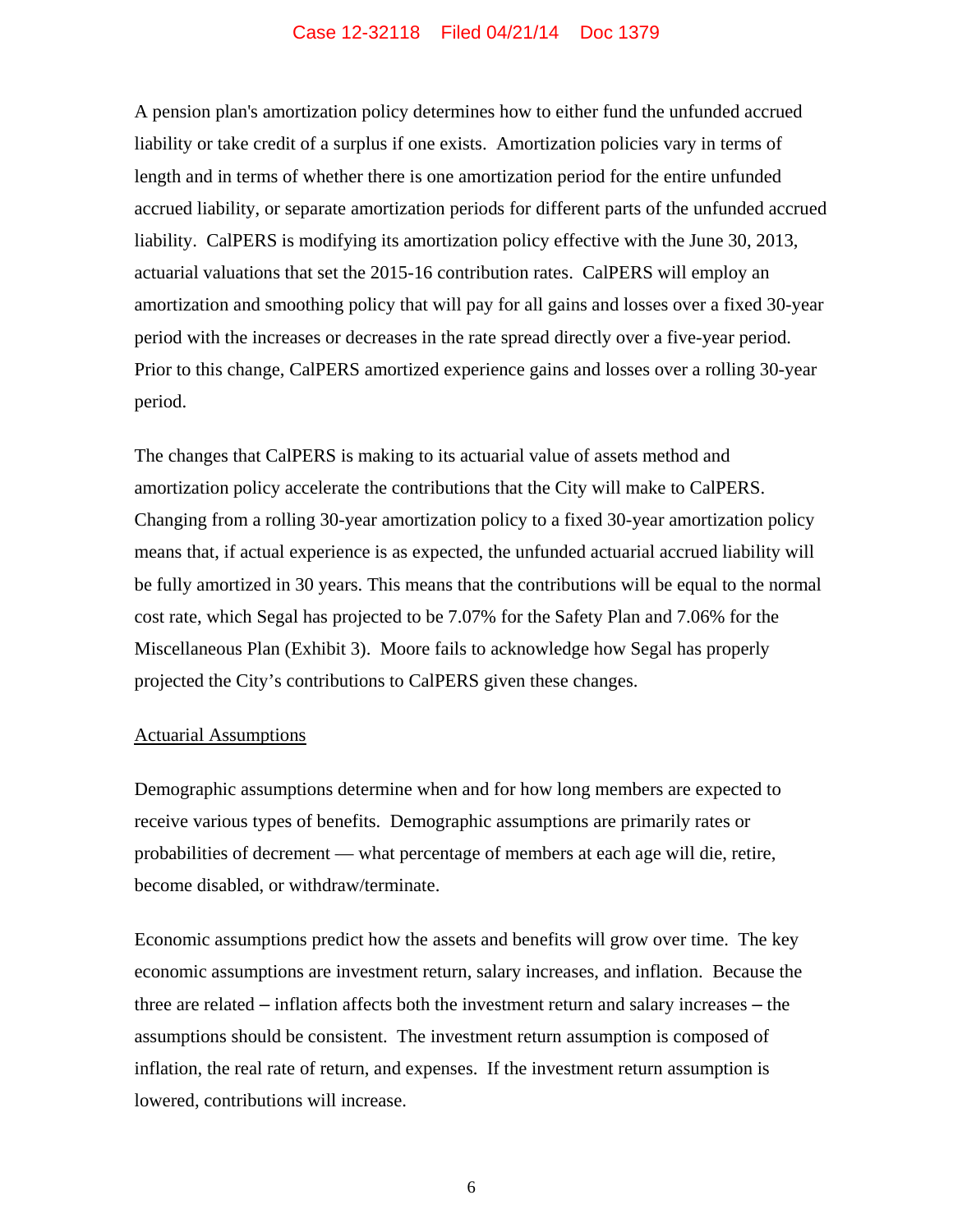The assumptions are selected so that they fall within a range of reasonableness. There is no one correct set of assumptions for any valuation. As a result, the liabilities and contributions that result from valuations also fall within a range of reasonableness. Actuarial valuations provide estimates of liabilities.

Actuarial science is not a precise science, but rather provides the basis for determining liabilities and contributions that are reasonable. Actuaries estimate the long term liabilities of the system and determine the amount of employer contribution that should be funded.

The actual experience of a pension plan will almost never match the actuarial assumptions and, as a result, the pension plan's funding methodology will recognize the difference between actual experience and expected experience. If the actual experience is better than expected, the contributions that must be made to the pension plan will be lower and if actual experience is worse than expected, the contributions that must be made to the pension plan will be greater.

### Changes in Contribution Rates from Year to Year

Moore states that CalPERS estimated contribution rates have tended to increase year over year. He compares the estimated contribution determined in CalPERS 2010, 2011 and 2012 valuations and notes that the estimated contributions have increased with each valuation. However, he fails to note the reasons for the contribution increases. For example, he ignores that CalPERS had a net experience loss for the year ended June 30, 2012, which increased the Safety Plan's contribution by 2.151%. Actual asset and demographic experience will generate actuarial gains and losses each year, which will affect the contributions. In addition, the CalPERS amortization and smoothing policies will change effective with the June 30, 2013, valuations. The City's projected contributions to CalPERS that are shown in the 2012 actuarial valuations reflect the change in amortization and smoothing policies and that is one of the major reasons for the increase in estimated contributions year over year. The Segal projections consider all these factors.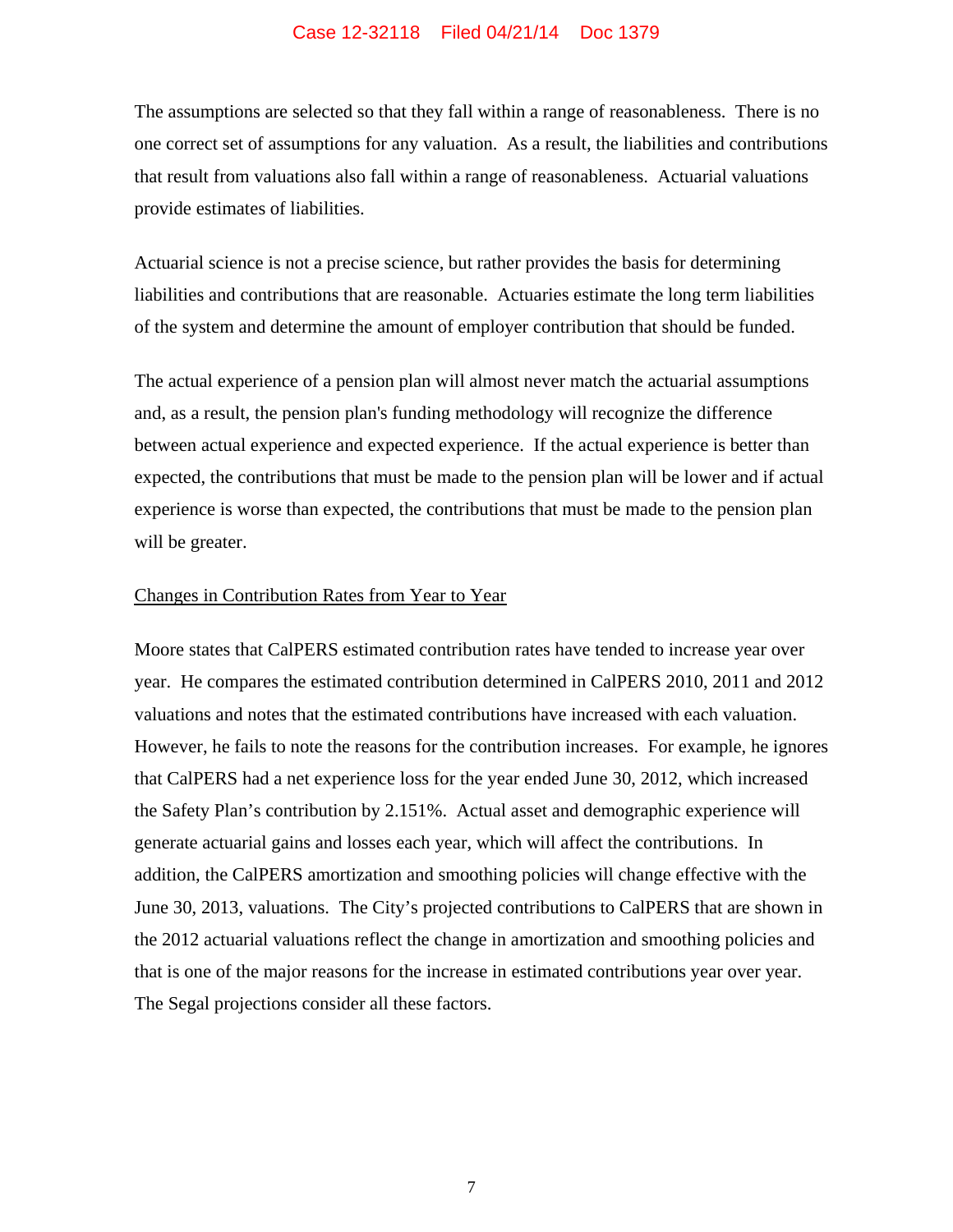### **5. Moore's Comparison of Segal's Contribution Projections to CalPERS Contribution Projections**

Moore compares the CalPERS and City projections of future contribution rates in Exhibit 8 of the Report. He states that the City appears to have attempted to factor anticipated increases into its Long Range Financial Plan, noting that the City's projected contribution rates are greater than the CalPERS projected contribution rates until 2019-20. Moore implies that the City's upward adjustments are arbitrary and that they were made because the projected rates typically are higher than the rates included in the CalPERS actuarial reports. The City's projected contribution rates (attached as Exhibit 3) are based on an analysis prepared by Segal. The Segal analysis, which was prepared prior to the issuance of the CalPERS June 30, 2012, actuarial valuation report, uses different assumptions than the CalPERS projections. These differences are as follows:

- $\bullet$  A decrease in the discount rate from 7.5% to 7.25%. At the time that Segal prepared its projections, CalPERS had an asset allocation study scheduled to be prepared that CalPERS indicated could influence future discount rates. The City used a more conservative discount rate, even though to date CalPERS has not modified its discount rate assumption.
- Fully generational mortality tables the City used a more conservative assumption in anticipation of a CalPERS experience study that was scheduled for the fall of 2013. In February 2014, CalPERS adopted new demographic assumptions, including an update to the mortality table. These will be reflected in the upcoming June 30, 2013, actuarial valuation.
- 12.5% return on market value of assets for the year ending June 30, 2013, compared to the actuarial assumption of 7.5% (and an actual outcome of 13.2%).
- Adjustments to active demographics to reflect lower known headcount/payroll subsequent to the June 30, 2011, valuation date. A secondary effect is that contributions as a percentage of payroll are relatively higher.
- New hires replacing existing terminating/retiring members and being covered under the Tier 2/PEPRA formula – the impact of PEPRA was included in Segal's projections and the resulting City budget. PEPRA will first be reflected in the June 30, 2013 CalPERS actuarial reports. Since the benefits provided under PEPRA are lower, the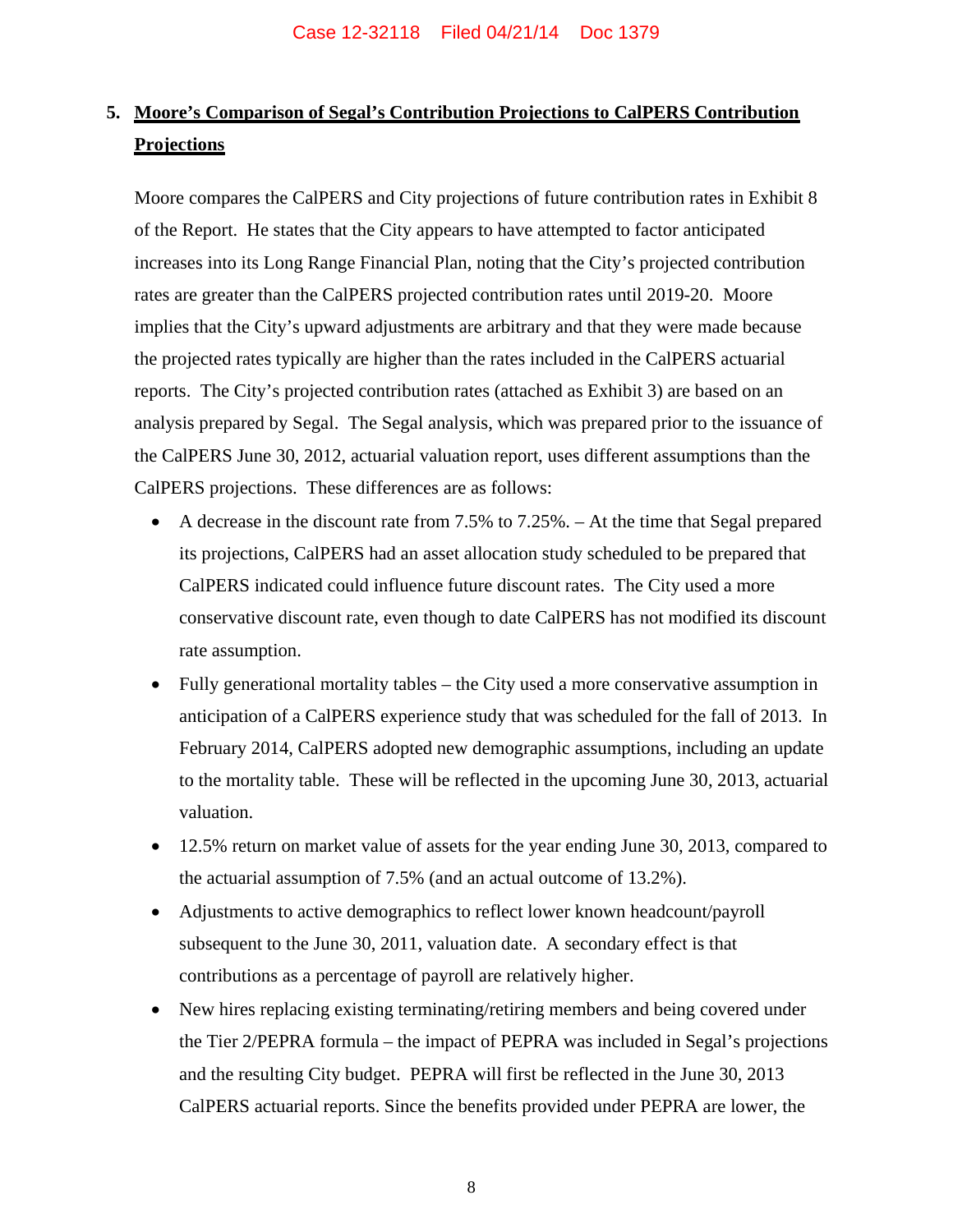pension contribution rates will be lower over time as new hires replace existing active members.

Members added via the Marshall Plan – the City's projections account for the addition of 120 officers to the Safety Plan and 5 administrative personnel to the Miscellaneous Plan. Subsequently, a broader-scale Marshall Plan was implemented that will ultimately fund 43 administrative and support positions.

Once these differences are taken into account, the net effect is higher projected contribution rates than those shown in the CalPERS 2012 valuation report, which is reflected in the Segal projections.

Moore goes on to opine that the City is unable to accurately predict the CalPERS Safety Plan contribution rate. This statement is misleading, at best. It wrongly assumes that *any* City could perfectly project what its contribution rate will be years into the future. By their nature, estimated contributions will change each year as actual experience differs from expected. Numerous factors outside the City's control affect annual changes in the contribution rate, including investment performance, active retirement and turnover experience, and mortality experience of retirees. On top of those factors, CalPERS itself may affect the contribution rates by changing its economic assumptions, demographic assumptions, or unfunded liability amortization methods.

Nevertheless, despite these uncertainties, the City's projections are reasonable. The City based its estimate on projections that include expected updates to CalPERS actuarial assumptions and headcounts. By reflecting the items previously outlined, the City's projected contributions take into consideration best estimates of future experience in the derivation of the normal cost and amortization contribution, rather than allowing adverse future experience to simply be recognized after the fact. The City's projections are a very reasonable and prudent estimate of future contributions based on information known as of the date the projections were made.

To me, the fact that Moore seems to believe that the City (or any other entity) should be able to predict contribution rates with 100% accuracy demonstrates that he does not understand how contributions for public sector pension plans are determined.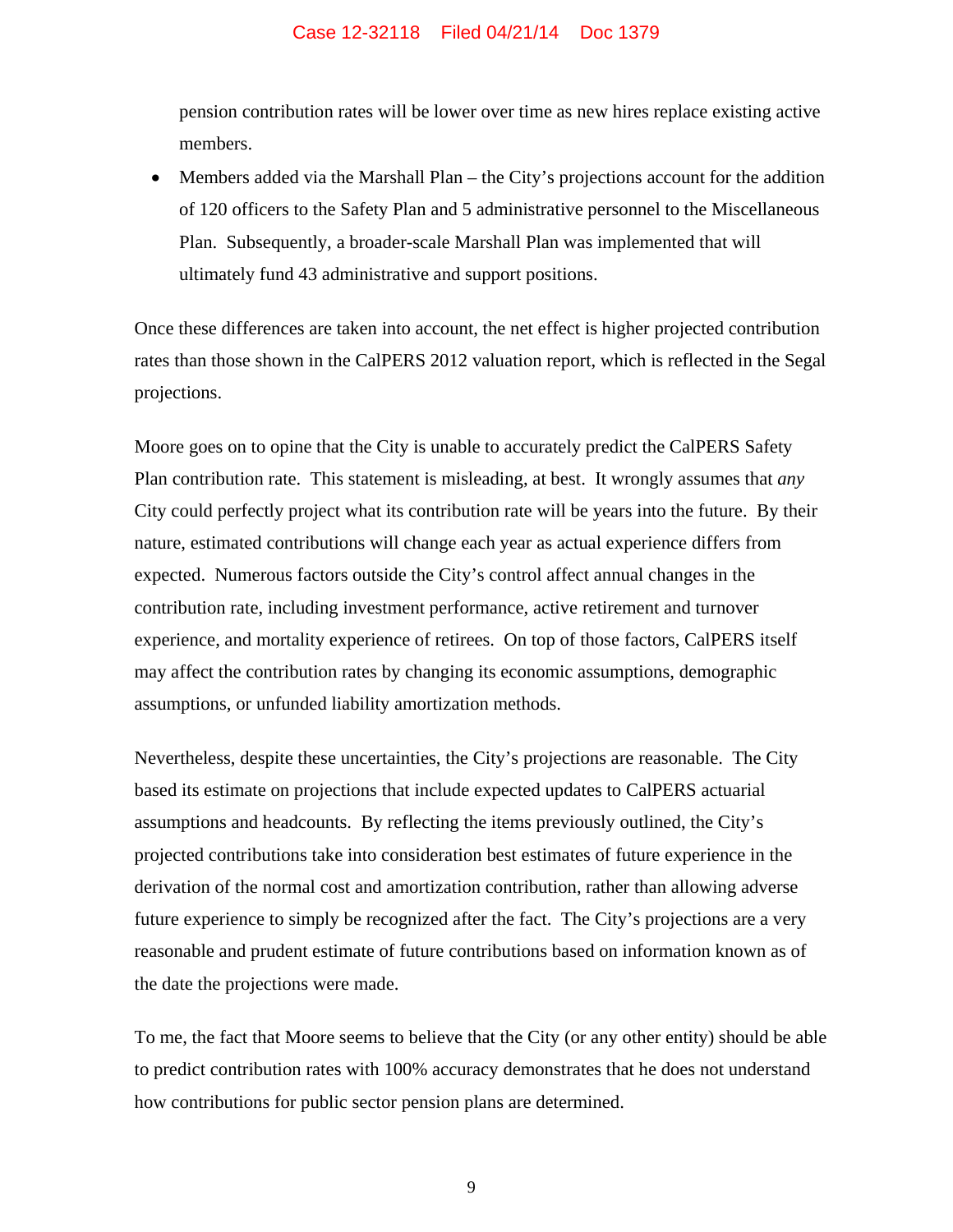The estimated contributions for all CalPERS employers have increased due to the changes that CalPERS has made to its actuarial asset method and amortization policy. What Moore fails to acknowledge is that Stockton has reduced the impact of the estimated contribution increases covering new employees by adjusting future normal cost rates to account for the lower value, Tier 2/PEPRA arrangement these members will be covered under. The City has required safety employees to contribute 9% of payroll and miscellaneous employees to contribute 7% of payroll. Along with reduced compensation, such actions have resulted in lower pension costs for the City. In addition, Stockton eliminated its retiree health care obligation, further reducing costs for retirement benefits.

Moore also compares the Stockton contribution rates to certain peer cities and opines that the Stockton contribution rates are higher than those of these peer cities. But Moore fails to recognize that the benefits provided by what he deems peer cities may be different than those provided by Stockton. CalPERS offers a defined benefit plan, which provides benefits that are calculated using a defined formula, rather than contributions and earnings to a savings plan. Retirement benefits are calculated using a member's years of service credit, age at retirement, and final compensation (average salary for a defined period of employment). There are a variety of retirement formulas that are determined by the member's employer (State, school, or local public agency); occupation (miscellaneous (general office and others), safety, industrial, or peace officer/firefighter); and the specific provisions in the contract between CalPERS and the employer.

In addition to differences in benefit provisions, Stockton employees are not covered by Social Security, while other cities' employees might be. All of these differences should be part of any comparative analysis. Because Moore's comparison of the Stockton contribution rates to those of its peer cities does not account for these factors, it is very likely an "apples to oranges" comparison.

### **6. Moore's Report Offers No Suggestions to Address the Level of Stockton's Pension Contributions**

While Moore opines that Stockton's pension contributions will be unsustainably high, the Report neither backs that assertion with data nor offers any suggestions on how to remedy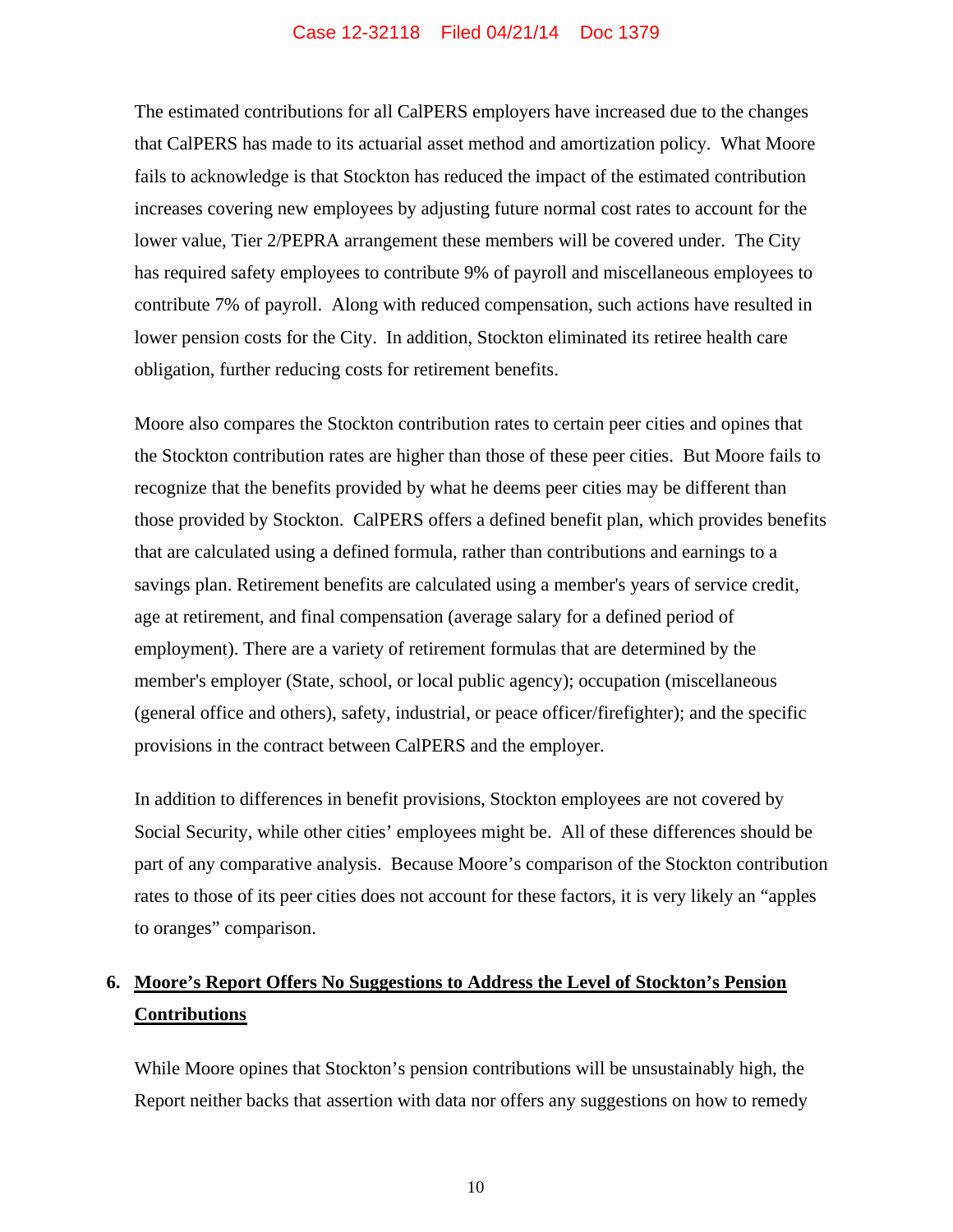the situation while still enabling Stockton to provide pension benefits to current employees. Moreover, the Report simply ignores that if Stockton were to choose to terminate its relationship with CalPERS, or were to stop paying its contribution, CalPERS would assess a massive termination liability. The hypothetical termination liability, assuming the termination occurred as of June 30, 2012, is shown in the June 30, 2012, actuarial valuation reports. The total estimated termination liability for the Miscellaneous and Safety Plans combined would be in excess of \$1.6 billion – \$575,931,065 for the Miscellaneous Plan and \$1,042,390,452 for the Safety Plan.

The assets and liabilities for each agency covered by CalPERS are segregated. CalPERS therefore cannot use assets from another agency to pay the Stockton benefits. As a result, if Stockton does not pay the termination liability, then the benefits for its active employees and retired members would be reduced pro rata based upon the amount of the termination liability that is not paid. In this case, Stockton's members would have severely reduced pension benefits and active employees would receive no future accruals. New employees would not be covered under any pension plan. Under this scenario, Stockton would have difficulty retaining its existing employees and hiring new employees, as other cities in California cover their employees under pension plans.

### **Summary**

Moore has not demonstrated an understanding of how contributions to pension plans are determined. The Report's comparison of the Segal projections of contributions to the CalPERS projections of contributions does not disclose the difference in assumptions between the two sets of projections. While Moore opines that Stockton's pension contributions are unsustainably high, his Report offers no suggestions of how to remedy the situation while enabling Stockton to provide pension benefits to current employees.

Respectfully Submitted,

Kim Nicholl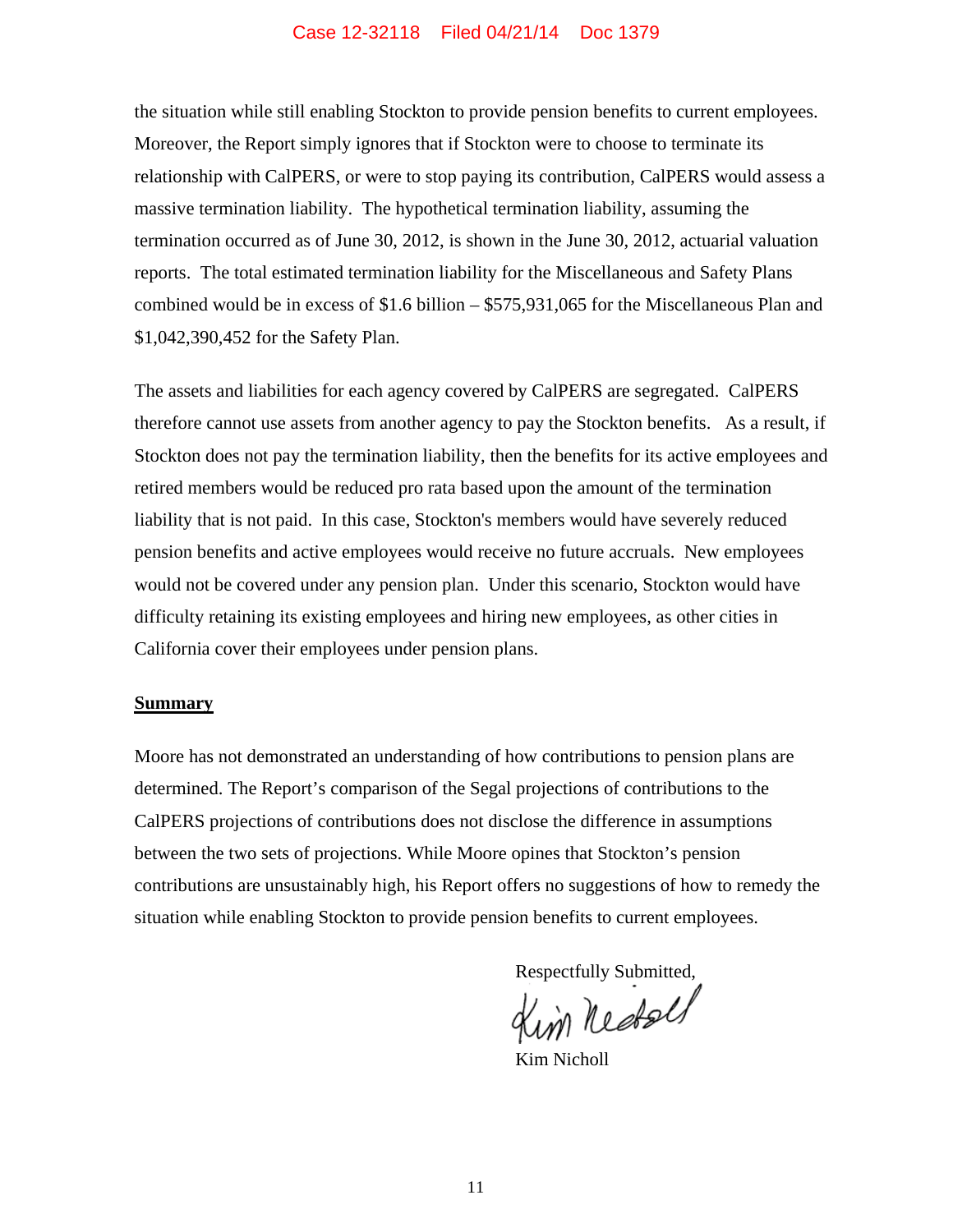### **Exhibit 1 – Curriculum Vitae**

### **KIM NICHOLL, FSA, FCA, MAAA, EA**

*Senior Vice President, Consulting Actuary, National Public Sector Retirement Practice Leader, Chicago*

### **Expertise**

Ms. Nicholl is a Senior Vice President and Consulting Actuary in Segal's Chicago office and is also the firm's National Public Sector Retirement Practice Leader. She has over 25 years of experience supporting the design and financing of retirement and other employee benefit programs for the public sector.

Ms. Nicholl has consulted on the design and interpretation of plan provisions for defined benefit and defined contribution retirement plans, and on their relationship to ERISA, IRS regulations and new legislation. Her experience includes all aspects of employee benefit programs.

Ms. Nicholl's specialized expertise includes:

- Supervising, reviewing, and certifying actuarial valuations and studies for defined benefit retirement plans and postretirement health care plans.
- $\triangleright$  Analyzing benefits provided from defined benefit, defined contribution and postretirement health care plans for purposes of restating retirement income policies, with recommendations based on client goals.
- $\triangleright$  Performing plan design analyses for public pension and postretirement health care plans.
- $\triangleright$  Performing experience analysis studies resulting in changes to actuarial assumptions used in the actuarial valuations of defined benefit retirement plans.
- > Performing asset/liability modeling studies for large retirement plans.

### Professional Background

Prior to joining Segal in May 2010, Ms. Nicholl served as National Leader of Public Sector Retirement Consulting at PricewaterhouseCoopers from June 2007 to May 2010. From April 1993 to June 2007, Ms. Nicholl served as Consulting Actuary and National Public Sector Retirement Leader at Buck Consultant. Prior to Buck, Ms. Nicholl was a Consulting Actuary at the Wyatt Company (now Towers Watson).

### Education/Professional Designations

Ms. Nicholl graduated *magna cum laude* from Loyola University with a BS degree in Mathematics. She is a Fellow of the Society of Actuaries, a Fellow of the Conference of Consulting Actuaries, a Member of the American Academy of Actuaries and an Enrolled Actuary under ERISA.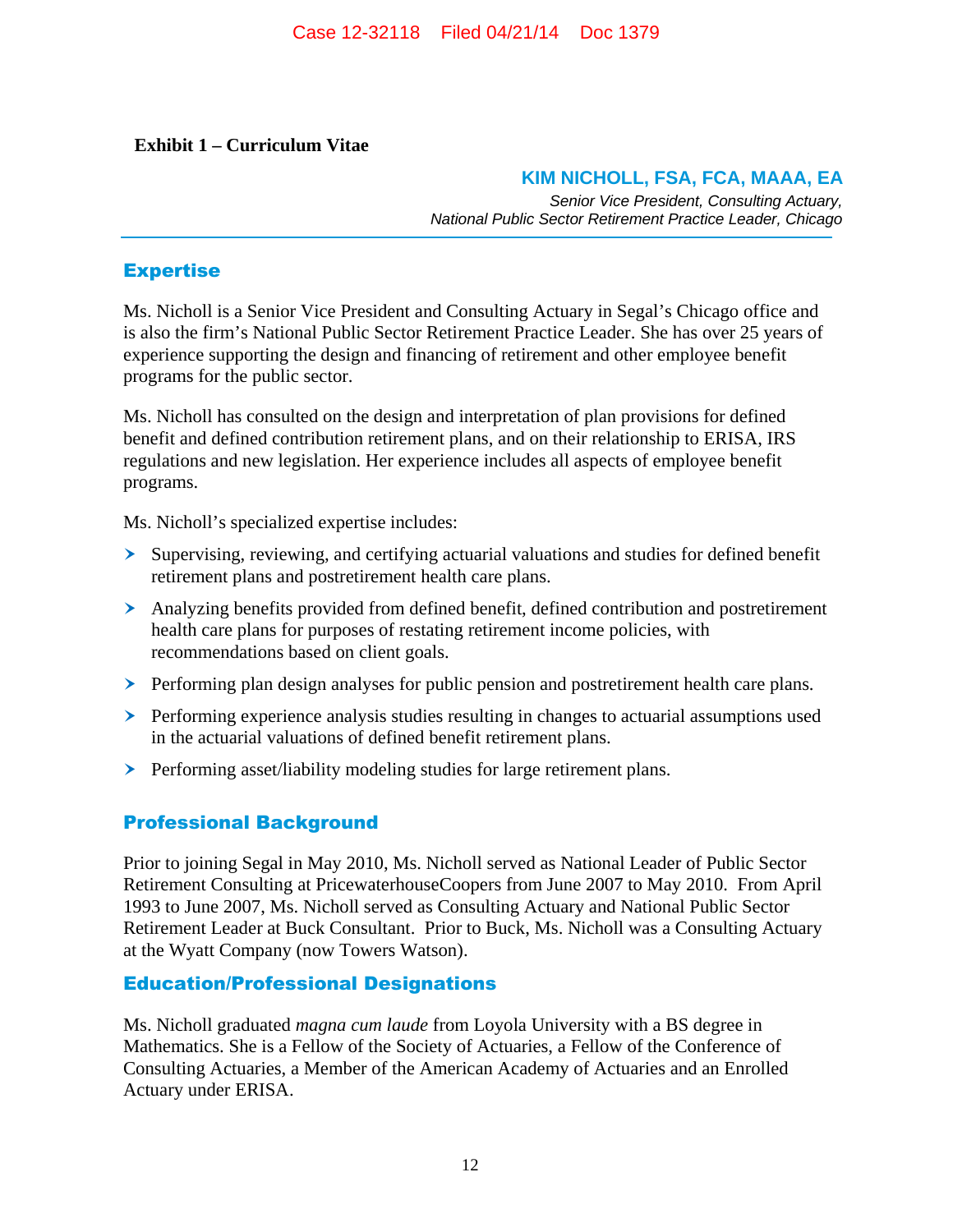### Cases Worked on – Expert & Fact Witness Deposition & Trial **Testimony**

- Thomas A. Paulsen, et al v. Towers, Perrin, Forster & Crosby Case No. C 03-3960 (JW) (2010 – 2011- Representing defendant in a malpractice case)
- The Firemen's Retirement System of St. Louis, et al v. The City of St. Louis, Circuit Court of the City of St. Louis (2012 – 2013 - Representing the City of St. Louis in a pension system dispute with the Retirement System)
- $\triangleright$  Engaged with Susman Godfrey in Milwaukee County Employees' Retirement System vs. Mercer (United States District Court Eastern District of Wisconsin) (2007 – 2009 - Representing Milwaukee County on an actuarial malpractice case)
- > Engaged with Reinhart Boerner in Milliman vs. Maryland Retirement Systems (Maryland State Board of Contract Appeals) (2008 – 2009 - Representing the Milliman defendant in a malpractice case)
- $\geq$  Engaged with Foley & Lardner and Jones Day in Former Participants v. S. C. Johnson in ERISA cash balance whipsaw litigation (United States District Court for the Western District of Wisconsin) (Representing S.C. Johnson)

### Published Work/Speeches

Ms. Nicholl speaks and presents frequently at professional organizations, including the National Council on Teacher Retirement, the National Association of State Retirement Administrators the National Conference on Public Employee Retirement Systems, the International Foundation of Employee Benefits and the Conference of Consulting Actuaries. Additionally, she has provided educational sessions for the Boards and Staff of public pension retirement systems. Ms. Nicholl has testified before state legislative bodies in Illinois, Maryland, Ohio, Pennsylvania and Texas. She currently serves on the American Academy of Actuaries Public Pensions Subcommittee.

Recent presentations and publications include:

- "Public-Sector Pension Plans Major Challenges & Common-Sense Solutions" Kim Nicholl, *Government Finance Review,* April 2013
- "GASB Approves New Accounting Standards for Public Sector Pension Plans and Sponsoring Employers," Kim Nicholl and Paul Angelo, *Pension Section News*, November 2012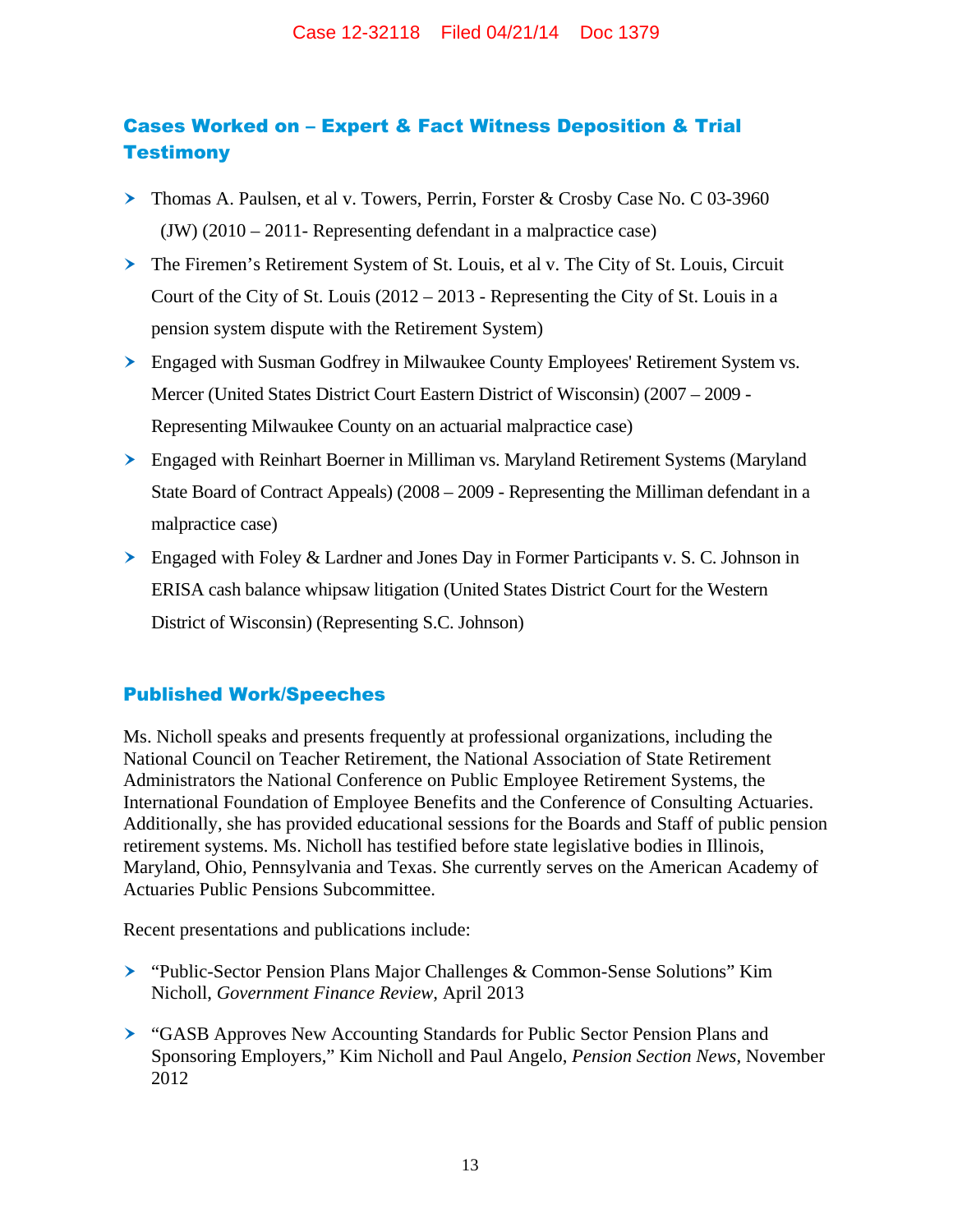- " "Hybrids in the Public Sector," *IFEBP 58th Annual Employee Benefits Conference*, November 2012
- " "GASB's Proposed Changes to Pension Accounting Standards for Public Sector Employers," Paul Angelo, Rocky Joyner and Kim Nicholl, *Benefit Magazine* (IFEPB), June 2012
- > "Planning a Successful Pension Funding Policy," Kim M. Nicholl, Paul Angelo, and Cathie G. Eitelberg, *Segal Public Sector Letter*, November 2011
- " "Public Pension Plans," *SOA 2011 Annual Meeting & Exhibit*, October 2011
- > "Actual Cost vs. Market Price: Does Market Valuation of Pension Liabilities Fit the Public Sector?," Paul Angelo, Kim M. Nicholl and Cathie G. Eitelberg, *Segal Public Sector Letter*, June 2011
- " "Pension Plan Design and Costs," *Pew Center on the States Public Pension Conference*, June 2011

Founding Member of the Multinational Group of Actuaries and Consultants, a global affiliation of independent firms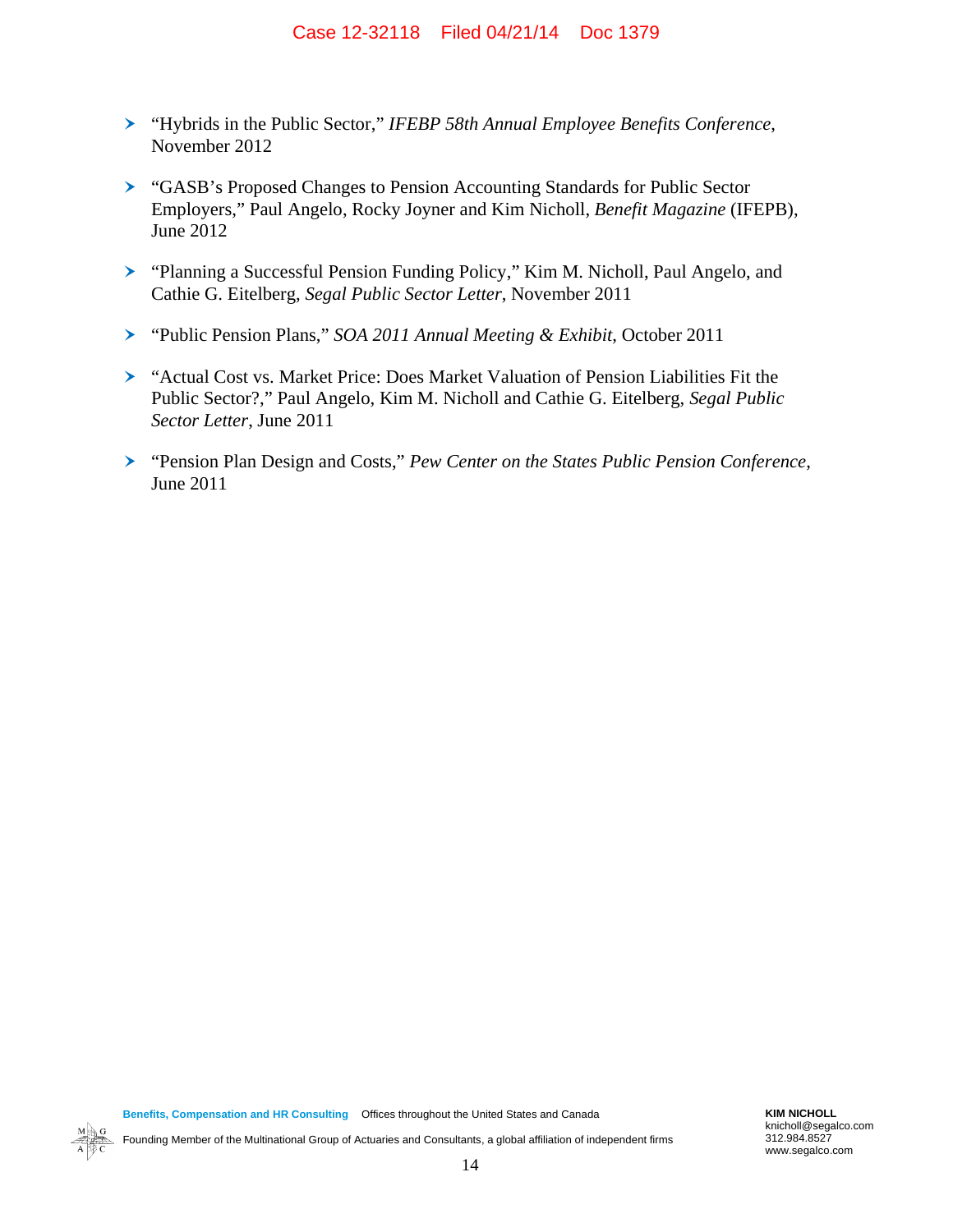### **Statement of Compensation**

Segal consulting is being compensated at its usual and customary billing rates for all work performed based on actual hours incurred and for any out-of-pocket expenses. These rates range from \$225 per hour for staff working under my direction to \$550 per hour for my time. Segal Consulting's compensation is not in any way dependent upon the outcome of the case.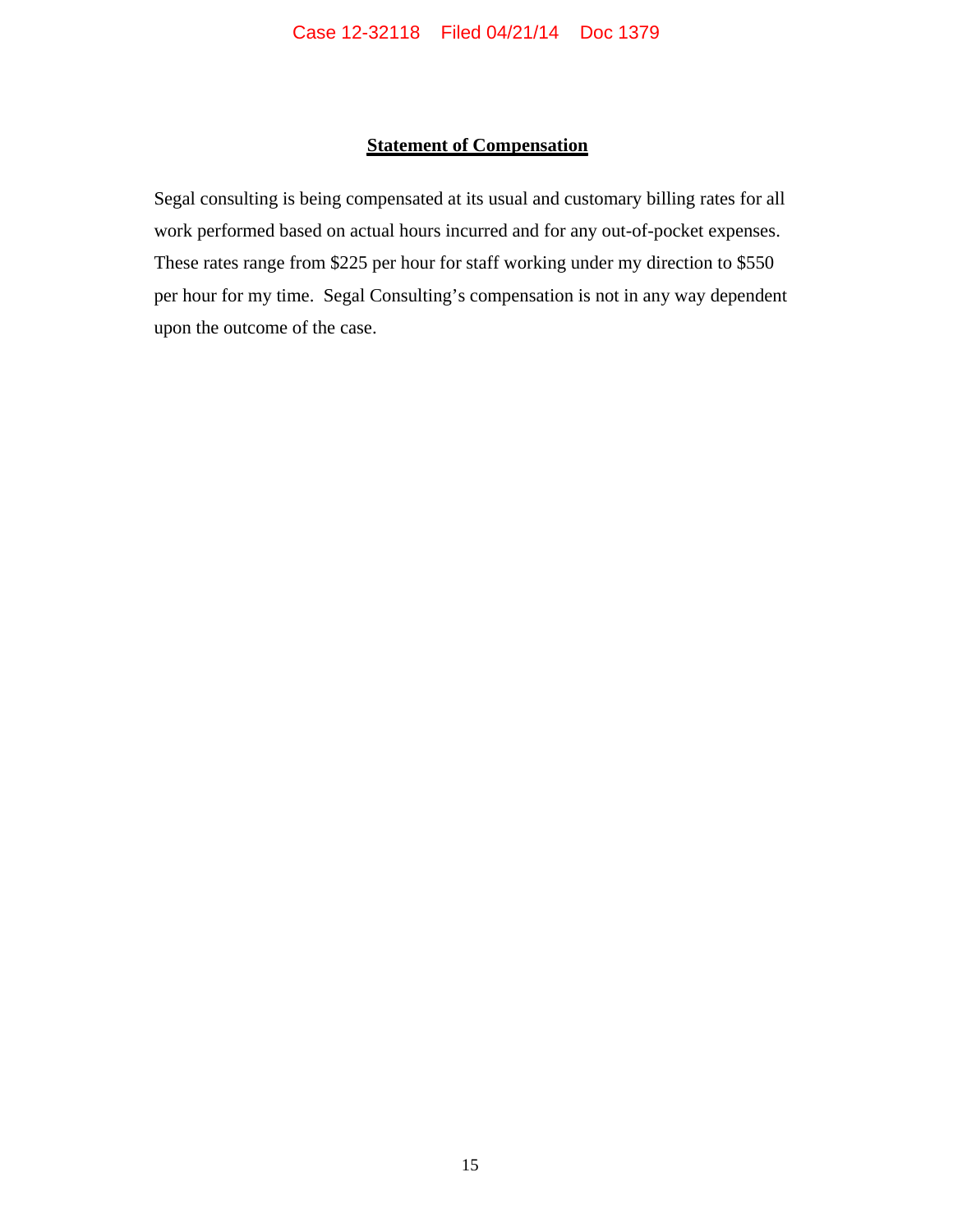### **Exhibit 2 — Materials Reviewed by Kim Nicholl**

- Expert Report of Charles M. Moore, CPA, CTP, CFF
- City's Supplemental Memorandum of Law in Support of Confirmation of the First Amended Plan for the Adjustment of Debts of the City of Stockton, California
- CalPERS' Response to Franklin's Objection to the Confirmation of the City of Stockton's First Amended Plan of Adjustment
- Memorandum of the Stockton Police Officers Association in Support of Confirmation of the City's First Amended Plan of Adjustment
- The Stockton City Employees Association, Stockton Professional Firefighters Local 456 and Operating Engineers Local No. 3 Statement in Support of Plan of Adjustment of the City of Stockton and in Response to the Objections of Franklin
- Actuarial Valuation as of June 30, 2012 for the Safety Plan of the City of Stockton
- Actuarial Valuation as of June 30, 2011 for the Safety Plan of the City of Stockton
- Actuarial Valuation as of June 30, 2010 for the Safety Plan of the City of Stockton
- Actuarial Valuation as of June 30, 2012 for the Miscellaneous Plan of the City of Stockton
- Actuarial Valuation as of June 30, 2011 for the Miscellaneous Plan of the City of Stockton
- Actuarial Valuation as of June 30, 2010 for the Miscellaneous Plan of the City of Stockton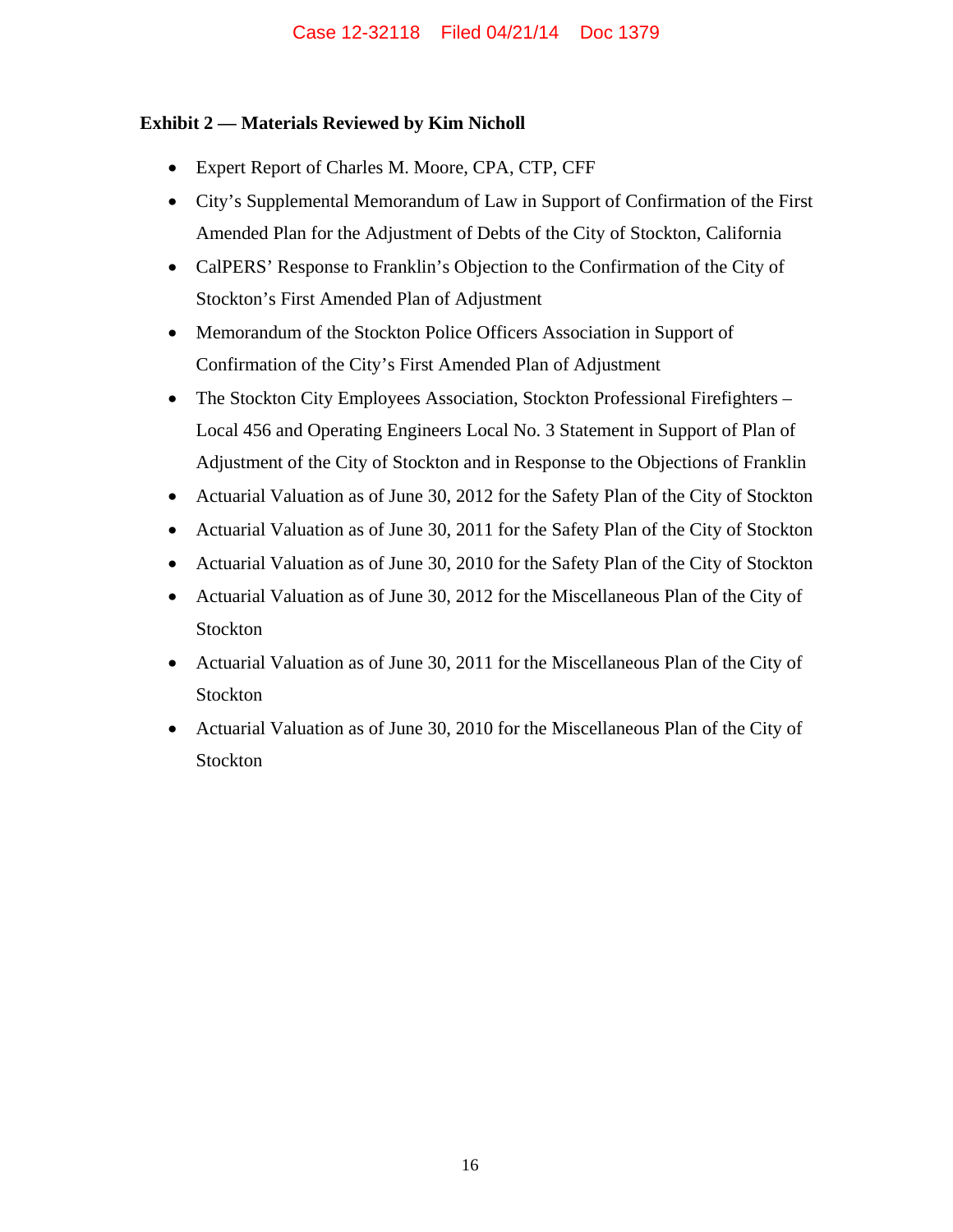| <b>Exhibit 3 - Segal Analysis</b>                                           |                           |   |                            |                               |    |                                   |                        | $($ \$ in million $)$                 |                                                                                                                                                             |    | Safety Plan, Without Hardship Exemption                                                                               |                                                                                                                                                                                                                         |    |                            |         |                            |                            |                   |                            |   |                            |
|-----------------------------------------------------------------------------|---------------------------|---|----------------------------|-------------------------------|----|-----------------------------------|------------------------|---------------------------------------|-------------------------------------------------------------------------------------------------------------------------------------------------------------|----|-----------------------------------------------------------------------------------------------------------------------|-------------------------------------------------------------------------------------------------------------------------------------------------------------------------------------------------------------------------|----|----------------------------|---------|----------------------------|----------------------------|-------------------|----------------------------|---|----------------------------|
|                                                                             |                           |   |                            |                               |    |                                   |                        | * Fully generational mortality tables | * Change in smoothing method/amortization approach<br>* 120 officers added by FYE 2017 via Marshall Plan<br>* Decrease in discount rate from 7.50% to 7.25% |    | Reflects the following changes for the 2015/2016 fiscal year:<br>Preliminary market return of 12.5% for FYE 6/30/2013 |                                                                                                                                                                                                                         |    |                            |         |                            |                            |                   |                            |   |                            |
| Contribution for Fiscal Year<br><b>Valuation Date</b>                       | 2011/2012                 |   |                            | 2012/2013 2013/2014 2014/2015 |    |                                   |                        |                                       |                                                                                                                                                             |    |                                                                                                                       | 06/30/2009 06/30/2010 06/30/2011 06/30/2012 06/30/2013 06/30/2015 06/30/2015 06/30/2016 06/30/2017 06/30/2018 06/30/2019 06/30/2020 06/30/2020<br>2015/2016 2016/2017 2017/2018 2018/2019 2019/2020 2020/2021 2021/2022 |    |                            |         |                            |                            |                   | 2022/2023 2023/2024        |   |                            |
| Net Employer Contribution<br>Unfunded Contribution<br>Net Normal Cost       | 18.8<br>13.1<br>5.7       |   | 12.5<br>6.7<br>19.2        | 19.2<br>7.5<br>11.7           | မာ | 10.7<br>9.6<br>20.3               | မာ<br>↔                | 11.8<br>15.4<br>27.2                  | 11.5<br>17.3<br>28.8<br>မာ                                                                                                                                  | မာ | 11.7<br>19.3<br>31.0                                                                                                  | 12.3<br>21.4<br>33.7<br>မာ                                                                                                                                                                                              | မာ | 12.8<br>36.5<br>23.7       | ക<br>မာ | 12.7<br>24.4<br>37.0       | 25.1                       | ക<br>12.4<br>37.6 | 25.9<br>12.2<br>38.1       | ക | 26.6<br>38.6<br>11.9       |
| Projected Payroll                                                           | 64.5                      | ↔ | 60.3                       | 55.7<br>ക                     | မာ | 49.5                              | $\boldsymbol{\varphi}$ | 50.6                                  | 51.7<br>မာ                                                                                                                                                  | 4  | 56.0                                                                                                                  | 60.5<br>↔                                                                                                                                                                                                               | ø  | 65.1                       | ↔       | 66.1                       | မာ                         | ↔<br>67.1         | 68.1                       | ↔ | 69.1                       |
| Net Employer Contribution %<br>Unfunded Contribution %<br>Net Normal Cost % | 20.26%<br>29.10%<br>8.84% |   | 20.67%<br>11.12%<br>31.79% | 21.03%<br>3.51%<br>4.53%      |    | 21.68%<br><u>19.35%</u><br>41.03% |                        | 23.37%<br>30.38%<br>53.75%            | 22.20%<br>33.46%<br>55.66%                                                                                                                                  |    | 20.85%<br>34.47%<br>55.32%                                                                                            | 20.26%<br>35.42%<br>55.69%                                                                                                                                                                                              |    | 19.66%<br>36.37%<br>56.03% |         | 19.14%<br>36.87%<br>56.01% | 18.55%<br>37.42%<br>55.97% |                   | 17.97%<br>55.93%<br>37.96% |   | 17.29%<br>38.54%<br>55.83% |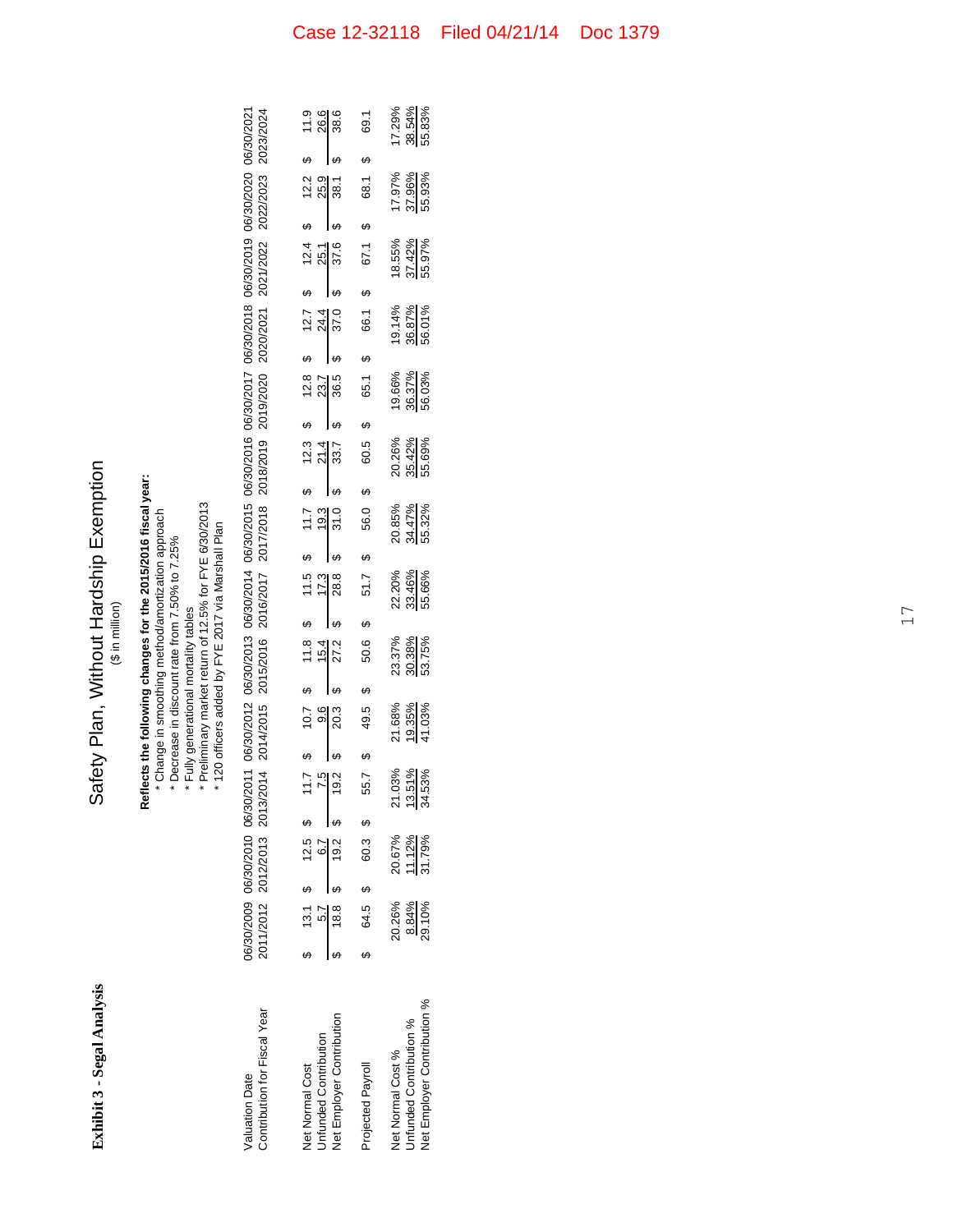Safety Plan, Without Hardship Exemption Safety Plan, Without Hardship Exemption (\$ in million)

**Reflects the following changes for the 2015/2016 fiscal year:** Reflects the following changes for the 2015/2016 fiscal year:<br>\* Change in smoothing method/amortization approach

 Change in smoothing method/amortization approach \* Decrease in discount rate from 7.50% to 7.25%

Decrease in discount rate from 7.50% to 7.25%

Fully generational mortality tables

\*\*\*

 Preliminary market return of 12.5% for FYE 6/30/2013 120 officers added by FYE 2017 via Marshall Plan

| Contribution for Fiscal Year<br>Valuation Date |                  | 2024/2025 2025/2026 2026/      | 06/30/2022 06/30/2023 06/30/2024<br>2024/2025 2025/2026 2026/2027 |                                                              |                            | 06/30/2025 06/30/2026 06/30/2027<br>2027/2028 2028/2029 2029/2030    |                                                                   |                                                                                                                                                                                                                                                                                                                                                                                                                |                                            |                     |                                         |                            | 06/30/2028 06/30/2029 06/30/2030 06/30/2031 06/30/2032<br>2030/2031 2031/2032 2032/2033 2033/2034 2034/2035 |                           | 06/30/2033 06/30/2034<br>2035/2036 2036/2037                                           | 2036/2037                 |
|------------------------------------------------|------------------|--------------------------------|-------------------------------------------------------------------|--------------------------------------------------------------|----------------------------|----------------------------------------------------------------------|-------------------------------------------------------------------|----------------------------------------------------------------------------------------------------------------------------------------------------------------------------------------------------------------------------------------------------------------------------------------------------------------------------------------------------------------------------------------------------------------|--------------------------------------------|---------------------|-----------------------------------------|----------------------------|-------------------------------------------------------------------------------------------------------------|---------------------------|----------------------------------------------------------------------------------------|---------------------------|
| Infunded Contribution<br>Net Normal Cost       |                  | $$11.6$ \$ 11.2 \$             |                                                                   | $\begin{array}{r} 6 \ \hline 40.5 \ \hline 40.5 \end{array}$ |                            | $\begin{array}{r} 6 \ \hline 9 \ \hline 9 \ \hline 41.0 \end{array}$ | $\begin{array}{r} 6 \\ 9.8 \\ 31.8 \\ \hline 41.6 \\ \end{array}$ |                                                                                                                                                                                                                                                                                                                                                                                                                | $\begin{array}{r} 6 \ 423 \ 6 \end{array}$ | <sub>თ</sub>  <br>" | 9.2 \$ 8.9<br>31.5 32.5<br>40.7 \$ 41.3 |                            | $\int$                                                                                                      |                           | 8.5 \$ 8.3 \$ 8.0 \$ 7.7<br>30.6 30.6 31.6 24.7 5 25.4<br>38.2 \$ 33.8 \$ 32.7 \$ 33.1 |                           |
| Net Employer Contribution                      |                  | $\frac{27.4}{39.1}$ \$ 39.5 \$ |                                                                   |                                                              |                            |                                                                      |                                                                   |                                                                                                                                                                                                                                                                                                                                                                                                                |                                            |                     |                                         |                            |                                                                                                             |                           |                                                                                        |                           |
| Projected Payroll                              |                  | $$70.1$ \$ 71.2 \$             |                                                                   |                                                              |                            | 72.4 \$ 75.0 \$ 76.6 \$ 76.2 \$ 81.8 \$ 83.6 \$ 85.7 \$ 87.9 \$ 90.2 |                                                                   |                                                                                                                                                                                                                                                                                                                                                                                                                |                                            |                     |                                         |                            |                                                                                                             |                           |                                                                                        |                           |
| Net Normal Cost %                              | 16.58%           | 15.79%                         |                                                                   |                                                              |                            |                                                                      |                                                                   |                                                                                                                                                                                                                                                                                                                                                                                                                |                                            |                     |                                         |                            |                                                                                                             |                           |                                                                                        |                           |
| <b>Jnfunded Contribution %</b>                 | 39.12%<br>55.70% | 39.69%<br>55.49%               | 15.02%<br>40.22%<br>55.24%                                        |                                                              | 14.31%<br>40.69%<br>55.00% | 13.54%<br>41.16%<br>54.70%                                           |                                                                   | $\begin{array}{@{}c@{\hspace{1em}}c@{\hspace{1em}}c@{\hspace{1em}}c@{\hspace{1em}}c@{\hspace{1em}}c@{\hspace{1em}}c@{\hspace{1em}}c@{\hspace{1em}}c@{\hspace{1em}}c@{\hspace{1em}}c@{\hspace{1em}}c@{\hspace{1em}}c@{\hspace{1em}}c@{\hspace{1em}}c@{\hspace{1em}}c@{\hspace{1em}}c@{\hspace{1em}}c@{\hspace{1em}}c@{\hspace{1em}}c@{\hspace{1em}}c@{\hspace{1em}}c@{\hspace{1em}}c@{\hspace{1em}}c@{\hspace{$ | 12.16%<br>41.89%<br>54.05%                 |                     | 11.49%<br>39.43%<br>50.92%              | 10.87%<br>39.70%<br>50.57% | 10.21%<br>36.63%<br>46.84%                                                                                  | 9.64%<br>36.81%<br>46.46% | 9.07%<br>28.11%<br>37.18%                                                              | 8.53%<br>28.21%<br>36.74% |
| Net Employer Contribution %                    |                  |                                |                                                                   |                                                              |                            |                                                                      |                                                                   |                                                                                                                                                                                                                                                                                                                                                                                                                |                                            |                     |                                         |                            |                                                                                                             |                           |                                                                                        |                           |

Net Employer Contribution %

55.70% 55.49% 55.24% 55.00% 54.70% 54.38% 54.05% 50.92% 50.57% 46.84% 46.46% 37.18% 36.74%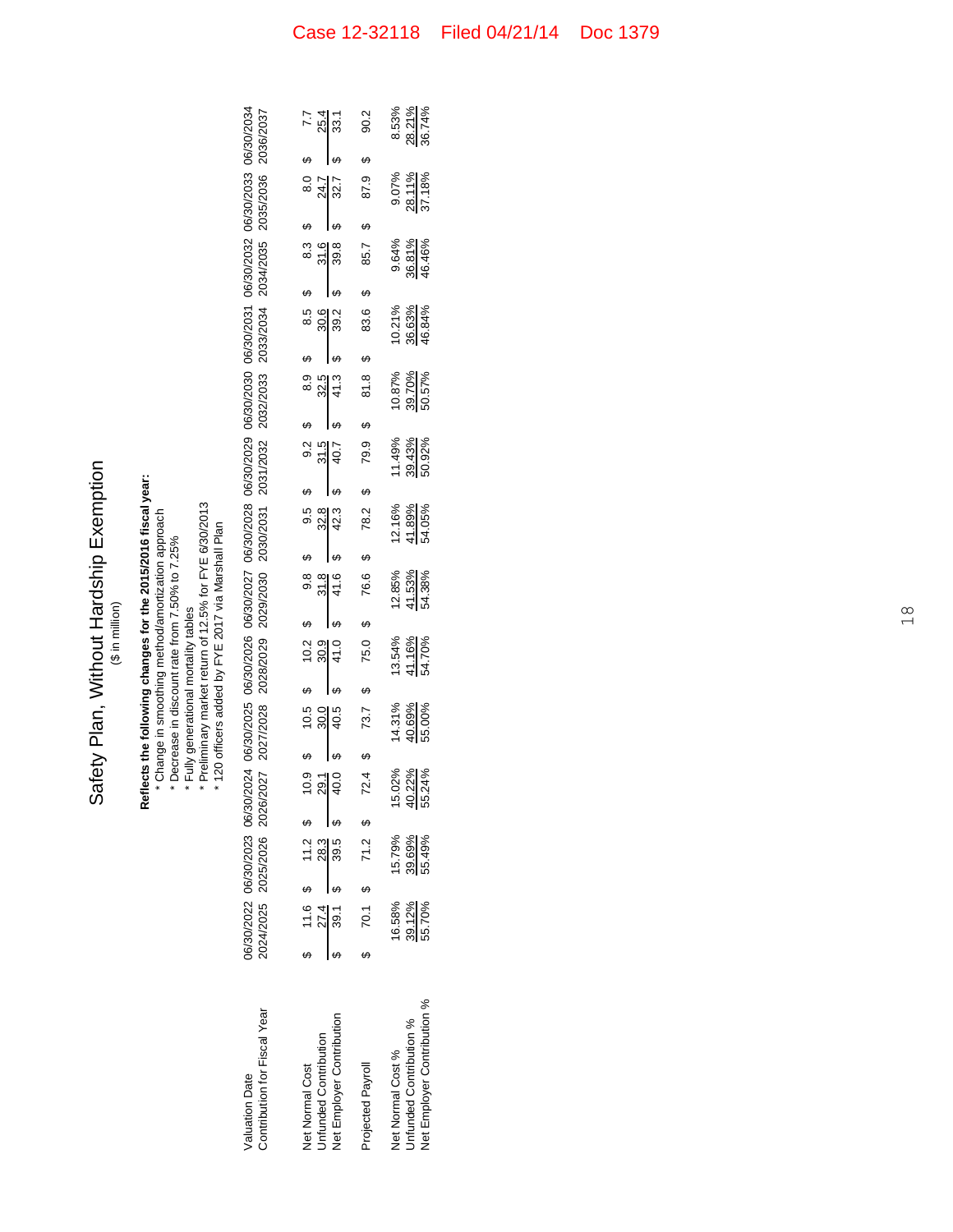| Vithout Hardship Exemption | é |
|----------------------------|---|
| Safety Plan, V             |   |

### **Reflects the following changes for the 2015/2016 fiscal year:** Reflects the following changes for the 2015/2016 fiscal year:<br>\* Change in smoothing method/amortization approach

Change in smoothing method/amortization approach

- Decrease in discount rate from 7.50% to 7.25%
	- Fully generational mortality tables

\*\*\*\*

 Preliminary market return of 12.5% for FYE 6/30/2013 120 officers added by FYE 2017 via Marshall Plan

| 06/30/2040 06/30/2041 06/30/2042 06/30/2043 06/30/2044 06/30/2045 06/30/2046 06/30/2046<br>2042/2043 2043/2044 2044/2045 2045/2046 2046/2047 2047/2048 2048/2049 2049/2050 |                              | 9.5<br>8.6 \$ 8.9 \$ 9.2 \$ |                       | $\frac{6}{9.5}$<br>\$ 7.2 \$ 7.4 \$ 7.6 \$ 7.9 \$ 8.1 \$ 8.4 \$ 8.6 \$ 8.9 \$ 9.2<br>$\frac{25.4}{32.6}$ $\frac{18.7}{32.0}$ $\frac{14.3}{32.0}$ \$ 19.3 \$ 11.4 \$ 8.4 \$ 8.6 \$ 8.9 \$ 9.2 ; | 98.3 \$ 104.6 \$ 104.6 \$ 111.3 \$ 114.8 \$ 116.4 \$ 122.1 \$ 125.9 \$ 134.0 |                   | 7.07%<br>0.00%<br>7.07%<br>7.07%<br>0.00%<br>7.07% |                             |
|----------------------------------------------------------------------------------------------------------------------------------------------------------------------------|------------------------------|-----------------------------|-----------------------|------------------------------------------------------------------------------------------------------------------------------------------------------------------------------------------------|------------------------------------------------------------------------------|-------------------|----------------------------------------------------|-----------------------------|
|                                                                                                                                                                            |                              |                             |                       |                                                                                                                                                                                                |                                                                              |                   | 7.07%<br>0.00%<br>7.07%                            |                             |
|                                                                                                                                                                            |                              |                             |                       |                                                                                                                                                                                                |                                                                              |                   | 7.07%<br>2.00%<br>7.07%                            |                             |
|                                                                                                                                                                            |                              |                             |                       |                                                                                                                                                                                                |                                                                              |                   | 7.07%<br>0.00%<br>7.07%                            |                             |
|                                                                                                                                                                            |                              |                             |                       |                                                                                                                                                                                                |                                                                              |                   | 7.07%<br>2.90%<br>9.97%                            |                             |
|                                                                                                                                                                            |                              |                             |                       |                                                                                                                                                                                                |                                                                              |                   | 7.07%<br>10.31%<br>17.38%                          |                             |
|                                                                                                                                                                            |                              |                             |                       |                                                                                                                                                                                                |                                                                              |                   | 7.07%<br>13.29%<br>20.36%                          |                             |
|                                                                                                                                                                            |                              |                             |                       |                                                                                                                                                                                                |                                                                              |                   | 7.07%<br>17.89%<br>24.95%                          |                             |
| /2037 06/30/2038 06/30/2039<br>/2040 2040/2041 2041/2042                                                                                                                   |                              |                             |                       |                                                                                                                                                                                                |                                                                              |                   | 7.12%<br>25.02%<br>32.14%                          |                             |
|                                                                                                                                                                            |                              |                             |                       | .<br>7 원 9<br>7 원 9                                                                                                                                                                            |                                                                              |                   | 7.35%<br>25.06%<br>32.40%                          |                             |
| 06/30/2035 06/30/2036 06/30                                                                                                                                                | 2037/2038 2038/2039 2039/    | 7.5 \$ 7.3 \$               |                       | $\frac{26.2}{33.7}$ \$ 31.2 \$                                                                                                                                                                 |                                                                              | 7.67%             |                                                    | 25.07%<br>32.73%            |
|                                                                                                                                                                            |                              |                             |                       |                                                                                                                                                                                                | \$ 92.7 \$ 95.4 \$                                                           | 8.05%             |                                                    | 28.27%<br>36.32%            |
|                                                                                                                                                                            |                              |                             |                       |                                                                                                                                                                                                |                                                                              |                   |                                                    |                             |
| Valuation Date                                                                                                                                                             | Contribution for Fiscal Year | <b>Net Normal Cost</b>      | Infunded Contribution | Net Employer Contribution                                                                                                                                                                      | Projected Payroll                                                            | Net Normal Cost % | <b>Jnfunded Contribution %</b>                     | Net Employer Contribution % |

Unfunded Contribution % Net Employer Contribution %

28.27% 25.07% 25.02% 25.02% 17.89% 13.29% 10.31% 2.90% 0.00% 0.00% 0.00% 0.00% 0.00% 0.00% 0.00% 0.00% 0.00%<br>محمد سعته المقابل المقابل المقابل المقابل المقابل المقابل المقابل المقابل المقابل المقابل المقابل المقابل المق 36.32% 32.73% 32.40% 32.14% 24.95% 20.36% 17.38% 9.97% 7.07% 7.07% 7.07% 7.07% 7.07%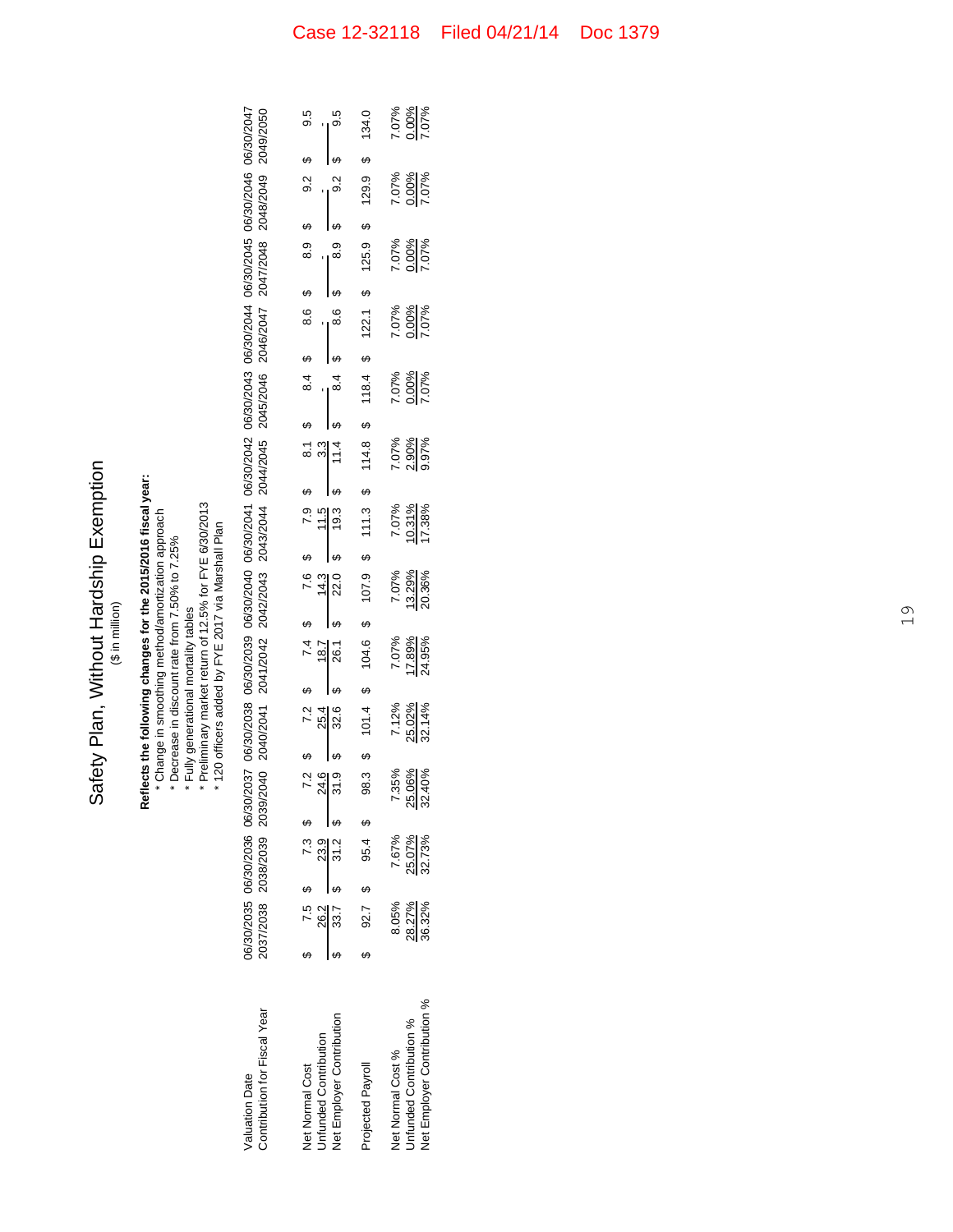| i^inhcva<br>Vithout Hardship E.   | ی تا ہے |
|-----------------------------------|---------|
| -<br>5<br>urld Snouupur<br>)<br>} |         |

# **Reflects the following changes for the 2015/2016 fiscal year:**

\*\*\*\*\* Change in smoothing method/amortization approach Decrease in discount rate from 7.50% to 7.25%

Fully generational mortality tables

 Preliminary market return of 12.5% for FYE 6/30/2013 5 records assistants added by FYE 2017 via Marshall Plan

| 06/02011 06/30/2012 06/30/2013 06/30/2014 06/30/2015 06/30/2016 06/30/2017 06/30/2018 06/30/2019 06/30/2020 06/30/2021 | 92014 2014/2015 2015/2016 2016/2017 2017/2018 2018/2019 2019/2020 2020/2021 2021/2022 2022/2023 2023/2024 |
|------------------------------------------------------------------------------------------------------------------------|-----------------------------------------------------------------------------------------------------------|
|                                                                                                                        |                                                                                                           |
|                                                                                                                        |                                                                                                           |
|                                                                                                                        |                                                                                                           |
|                                                                                                                        |                                                                                                           |
|                                                                                                                        |                                                                                                           |
|                                                                                                                        |                                                                                                           |
|                                                                                                                        |                                                                                                           |
| 06/30/2009 06/30/2010 06/30                                                                                            | 2011/2012 2012/2013 2013                                                                                  |
|                                                                                                                        |                                                                                                           |
|                                                                                                                        |                                                                                                           |
|                                                                                                                        | contribution for Fiscal Year                                                                              |
| <b>Iluation Date</b>                                                                                                   |                                                                                                           |

| Unfunded Contribution<br>Net Employer Contribution<br>Projected Payroll<br><b>Net Normal Cost</b> |                         | $$7.2$$ 5 6.4 \$<br>68.5 \$ 61.9 \$<br>$\frac{4.4}{11.6}$ \$ $\frac{4.1}{10.5}$ | $\boldsymbol{\varphi}$<br>58.7<br>e 4 0:<br>0:4 0: | G<br>59.4<br>$\begin{array}{r} 6.4 \\ 6.4 \\ 4.9 \\ \hline 11.3 \end{array}$ | 60.8<br>$\begin{array}{r} 6 \\ 7.3 \\ 9.4 \\ 9.4 \\ \hline \end{array}$ | 62.1<br>$\begin{array}{r} 6 \\ 7.4 \\ 10.8 \\ \hline 9 \end{array}$<br>မာ | မာ | 63.9<br>$\begin{array}{r} 5 \\ 7.5 \\ 12.3 \\ 9 \\ 4 \end{array}$ | 65.3<br>$\begin{array}{r} 7.5 \\ 7.8 \\ 13.8 \\ 21.4 \end{array}$<br>Ą | S | S<br>66.7<br>$\begin{array}{r} 6 \ \hline 7.6 \ \hline 15.4 \ \hline 9.33.0 \end{array}$ | 68.2<br>$\frac{7.6}{15.9}$<br>$\frac{15.9}{23.5}$ | 69.7<br>$\begin{array}{r} 7.6 \\ 16.4 \\ 16.4 \end{array}$<br>မာ | 71.3<br>$\begin{array}{r} 6 \ 7.6 \ \hline 7 \ \hline 16.9 \ \hline 9 \ \hline 24.5 \end{array}$<br>မာ | $\begin{array}{r} 7.6 \\ 7.4 \\ 17.4 \\ 25.0 \end{array}$<br>٠Ą |
|---------------------------------------------------------------------------------------------------|-------------------------|---------------------------------------------------------------------------------|----------------------------------------------------|------------------------------------------------------------------------------|-------------------------------------------------------------------------|---------------------------------------------------------------------------|----|-------------------------------------------------------------------|------------------------------------------------------------------------|---|------------------------------------------------------------------------------------------|---------------------------------------------------|------------------------------------------------------------------|--------------------------------------------------------------------------------------------------------|-----------------------------------------------------------------|
| Net Employer Contribution %<br>nfunded Contribution %<br><b>Vet Normal Cost %</b>                 | 0.55%<br>6.39%<br>6.94% | 10.27%<br>6.61%<br>16.88%                                                       | ಕ್ಷ್ಮಿ ಜೈ<br>ಕೃತ್ಯ                                 | $0.73\%$<br>8.25%<br>8.98%                                                   | 12.03%<br><u>15.49%</u><br>27.52%                                       | 11.86%<br><u>17.40%</u><br>29.26%                                         |    | 11.73%<br><u>19.22%</u><br>30.95%                                 | 1.56%<br><u>21.17%</u><br>32.73%                                       |   | 11.37%<br><u>23.15%</u><br>34.51%                                                        | 11.18%<br>23.32%<br>34.50%                        | 10.96%<br>23.50%<br>34.46%                                       | 10.70%<br>23.68%<br>34.38%                                                                             |                                                                 |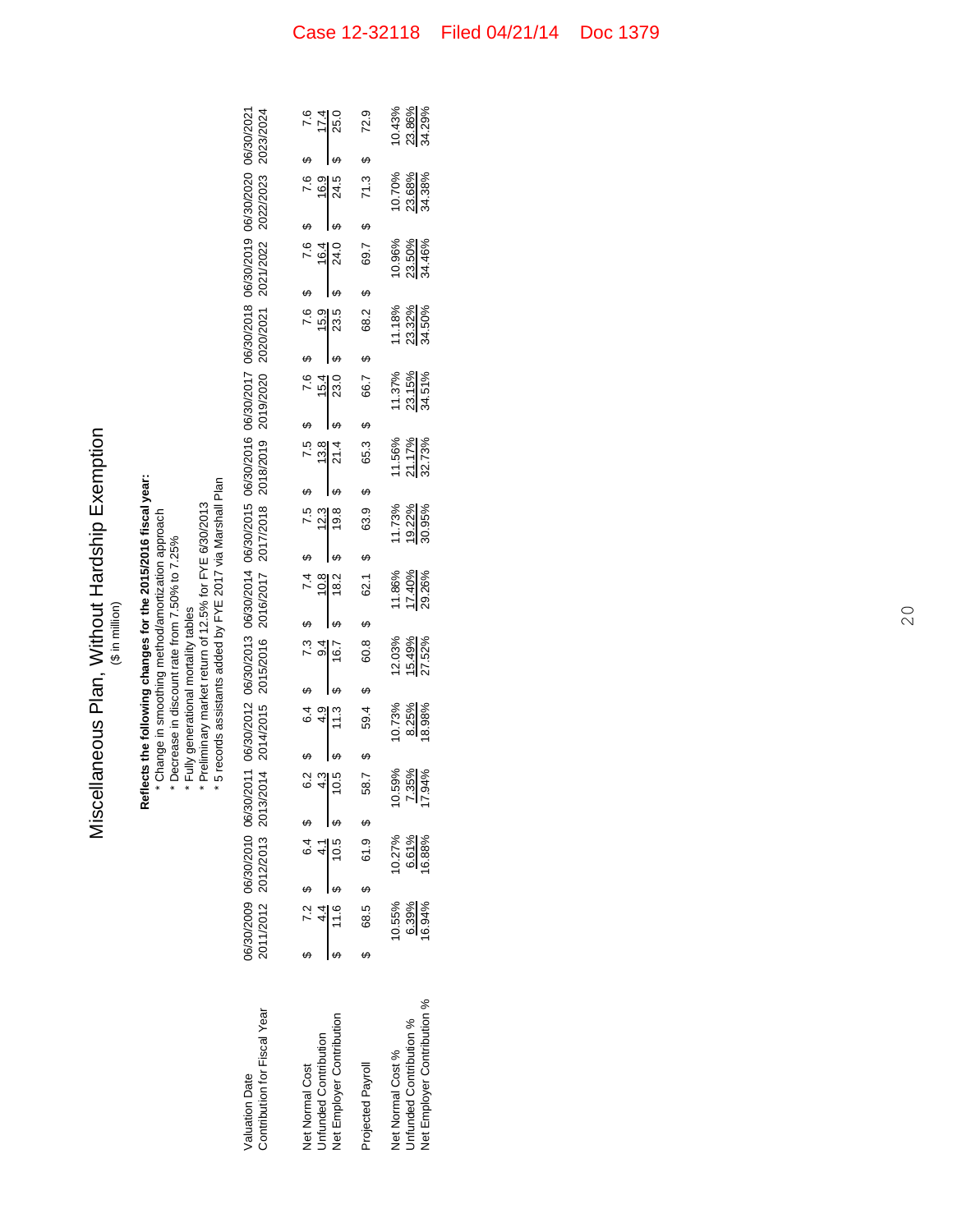| Tvomstice<br>- Cicher Harder<br>$\frac{2}{3}$<br>.<br>. | الأن أما بها |
|---------------------------------------------------------|--------------|
| liscellaneous Plan,                                     |              |

# **Reflects the following changes for the 2015/2016 fiscal year:**

\*\*\*\*\* Change in smoothing method/amortization approach Decrease in discount rate from 7.50% to 7.25%

- Fully generational mortality tables
- Preliminary market return of 12.5% for FYE 6/30/2013 5 records assistants added by FYE 2017 via Marshall Plan

| 06/30/2022 06/30/2023 06/30/2024 06/30/2025 06/30/2026 06/30/2027 06/30/2028 06/30/2029 06/30/2030 06/30/2031 06/30/2032 06/30/2033 06/30/2033 06/30/2039 | 0024/2025 2025/2026 2026/2027 2027/2028 2029/2029 2029/2030 2030/2031 2031/2032 2032/2033 2033/2034 2034/2035 2035/2036 2036/2037 |
|-----------------------------------------------------------------------------------------------------------------------------------------------------------|-----------------------------------------------------------------------------------------------------------------------------------|
|                                                                                                                                                           |                                                                                                                                   |
|                                                                                                                                                           |                                                                                                                                   |
|                                                                                                                                                           |                                                                                                                                   |
|                                                                                                                                                           |                                                                                                                                   |
|                                                                                                                                                           |                                                                                                                                   |
|                                                                                                                                                           |                                                                                                                                   |

|                                                                                                  |                          | \$ 7.6 \$ 7.6 \$            | $7.9$<br>$-9.5$<br>$-4.5$ | $\begin{array}{r} 7.6 \\ 17.4 \\ 3.0 \end{array}$ |                           | $\begin{array}{r} 7.6 \\ 7.80 \\ 18.0 \\ 9 \end{array}$ |    | $\begin{array}{r} 7.6 \\ 18.5 \\ 26.1 \end{array}$ | $\begin{array}{r} 7.6 \\ 19.1 \\ 8 \end{array}$ |   | $\frac{7.7}{17.9}$        | $\begin{array}{r} \n 1.8 \\  -18.5 \\  \hline\n 5\n \end{array}$ |                          | $\frac{6}{9}$ 7.8<br>18.3<br>9.0.1 | $\frac{6}{100}$<br>$\frac{18.8}{26.8}$ | $\frac{6}{9}$<br>$\frac{13.3}{21.3}$ |    | $\begin{array}{r} 6 \\ 8.2 \\ 13.7 \\ 9 \\ 9 \end{array}$ |
|--------------------------------------------------------------------------------------------------|--------------------------|-----------------------------|---------------------------|---------------------------------------------------|---------------------------|---------------------------------------------------------|----|----------------------------------------------------|-------------------------------------------------|---|---------------------------|------------------------------------------------------------------|--------------------------|------------------------------------|----------------------------------------|--------------------------------------|----|-----------------------------------------------------------|
| Vet Normal Cost<br>Jnfunded Contribution<br>Vet Employer Contribution                            |                          | $\frac{17.9}{25.5}$ \$ 24.0 |                           |                                                   |                           |                                                         |    |                                                    |                                                 |   |                           |                                                                  |                          |                                    |                                        |                                      |    |                                                           |
| Projected Payroll                                                                                |                          | 74.6 \$ 76.4 \$             | မာ<br>78.3                |                                                   | မာ<br>80.3                | ಣ<br>ಜ                                                  | ۰A | 84.5                                               | 86.8<br>မာ                                      | ഗ | 89.2                      | မာ                                                               | ക<br>91.8                | ഗ<br>94.4                          | 97.1                                   | 100.0<br>ų,                          | f, | 103.0                                                     |
| <b>Jet Employer Contribution %</b><br><b>Jnfunded Contribution %</b><br><b>Vet Normal Cost %</b> | $\frac{24.0196}{24.196}$ | 9.94%<br>21.52%             |                           |                                                   | $\frac{11.73\%}{11.73\%}$ | $\frac{9.20\%}{11.82\%}$                                |    | 8.99%<br>21.89%<br>30.88%                          | 8.79%<br>21.95%<br>30.74%                       |   | 8.61%<br>20.10%<br>28.71% |                                                                  | $\frac{8.46\%}{20.13\%}$ | 8.31%<br><u>19.38%</u><br>27.69%   | 8.17%<br>19.40%<br>27.57%              | 8.05%<br><u>13.29%</u><br>21.34%     |    | 7.95%<br><u>13.29%</u><br>21.24%                          |